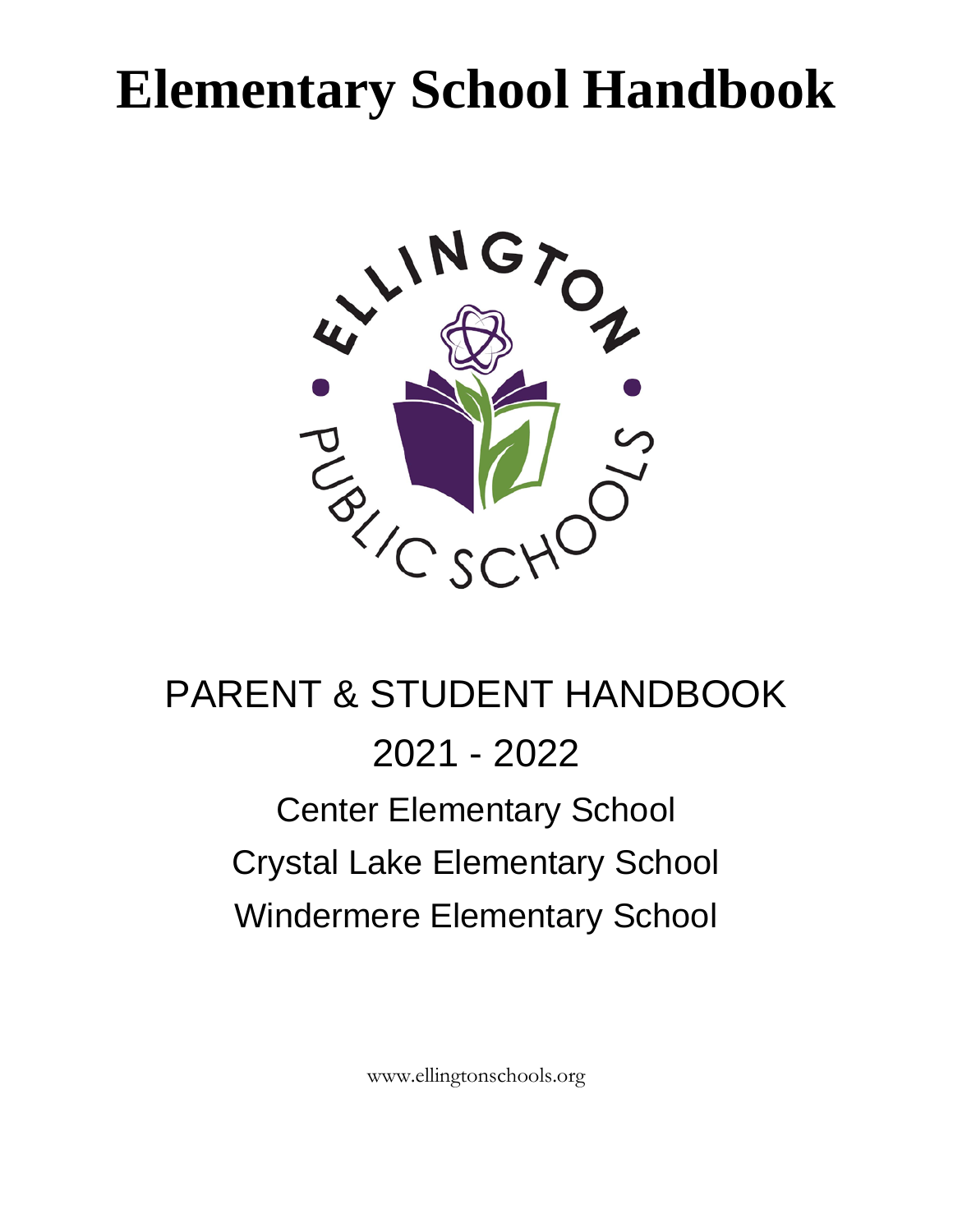## **Table of Contents**

## **Annual Notices**

- [Annual Notices](https://docs.google.com/document/d/1C2dQYqm58pOIC6tHn2vgVS6vqOCYU8Q9q48oRCBHS2g/edit#bookmark=id.48g30elsood2)
	- Information Regarding The Americans With Disabilities Act And Section 504 Of The Rehabilitation Act Of 1973
	- Asbestos
	- Bullying-Safe School Climate Plan
	- Equal Opportunity
	- FERPA- Notification Of Rights Under FERPA For Elementary And Secondary Institutions
	- Non-Discrimination Administrative Regulations Personnel/Student Nondiscrimination
	- Pesticide Application
	- Student Complaints/Grievances: Due Process
	- Board of Education
- [Asbestos Management…](https://docs.google.com/document/d/1A7udSBBbVOvRyJjtgFwg0SgRsT3ed6qEP6xFg9kYczg/edit#bookmark=id.587oorblbrvu)………………………………………….
- [Attendance Policy…](https://docs.google.com/document/d/1A7udSBBbVOvRyJjtgFwg0SgRsT3ed6qEP6xFg9kYczg/edit#bookmark=id.ohpuj8srvn0l)………………………………………………..
- [Bullying Policy…](https://docs.google.com/document/d/1A7udSBBbVOvRyJjtgFwg0SgRsT3ed6qEP6xFg9kYczg/edit#bookmark=id.d7vf3osyx790)…………………………………………………....
- [Bullying Reporting Forms…](https://docs.google.com/document/d/1A7udSBBbVOvRyJjtgFwg0SgRsT3ed6qEP6xFg9kYczg/edit#bookmark=id.k4q6zvvvi4k7)……………………………………….
- [Homeless Students…](https://docs.google.com/document/d/1A7udSBBbVOvRyJjtgFwg0SgRsT3ed6qEP6xFg9kYczg/edit#bookmark=id.nv0t95hdmzc7)………………………………………………
- [Non-Discrimination Notice…](https://docs.google.com/document/d/1A7udSBBbVOvRyJjtgFwg0SgRsT3ed6qEP6xFg9kYczg/edit#bookmark=id.xp5xllyds1aj)……………………………………....
- [Notification of Rights Under FERPA…](https://docs.google.com/document/d/1A7udSBBbVOvRyJjtgFwg0SgRsT3ed6qEP6xFg9kYczg/edit#bookmark=id.nm30vwwwjlsr)…………………………...
- [Notification of Rights Under Section 504…](https://docs.google.com/document/d/1A7udSBBbVOvRyJjtgFwg0SgRsT3ed6qEP6xFg9kYczg/edit#bookmark=id.y1wltwffh96e)……………………...
- [Restraint & Seclusion Laws in CT…](https://docs.google.com/document/d/1A7udSBBbVOvRyJjtgFwg0SgRsT3ed6qEP6xFg9kYczg/edit#bookmark=id.gjixcf762c1c)……………………………...
- [Student Privacy, Sharing and Publishing of Student Work…](https://docs.google.com/document/d/1A7udSBBbVOvRyJjtgFwg0SgRsT3ed6qEP6xFg9kYczg/edit#bookmark=id.frchvw808pfl)….
- [Pesticide Applications…](https://docs.google.com/document/d/1A7udSBBbVOvRyJjtgFwg0SgRsT3ed6qEP6xFg9kYczg/edit#bookmark=id.mpnexqn3yzai)…………………………………………...
- [Video Surveillance…](https://docs.google.com/document/d/1A7udSBBbVOvRyJjtgFwg0SgRsT3ed6qEP6xFg9kYczg/edit#bookmark=id.ov1uped0qjbn)

## **ABSENCES**

Under Connecticut General Statute 10-184, parents have the responsibility to assure that students between the age of five and eighteen attend school regularly or show that the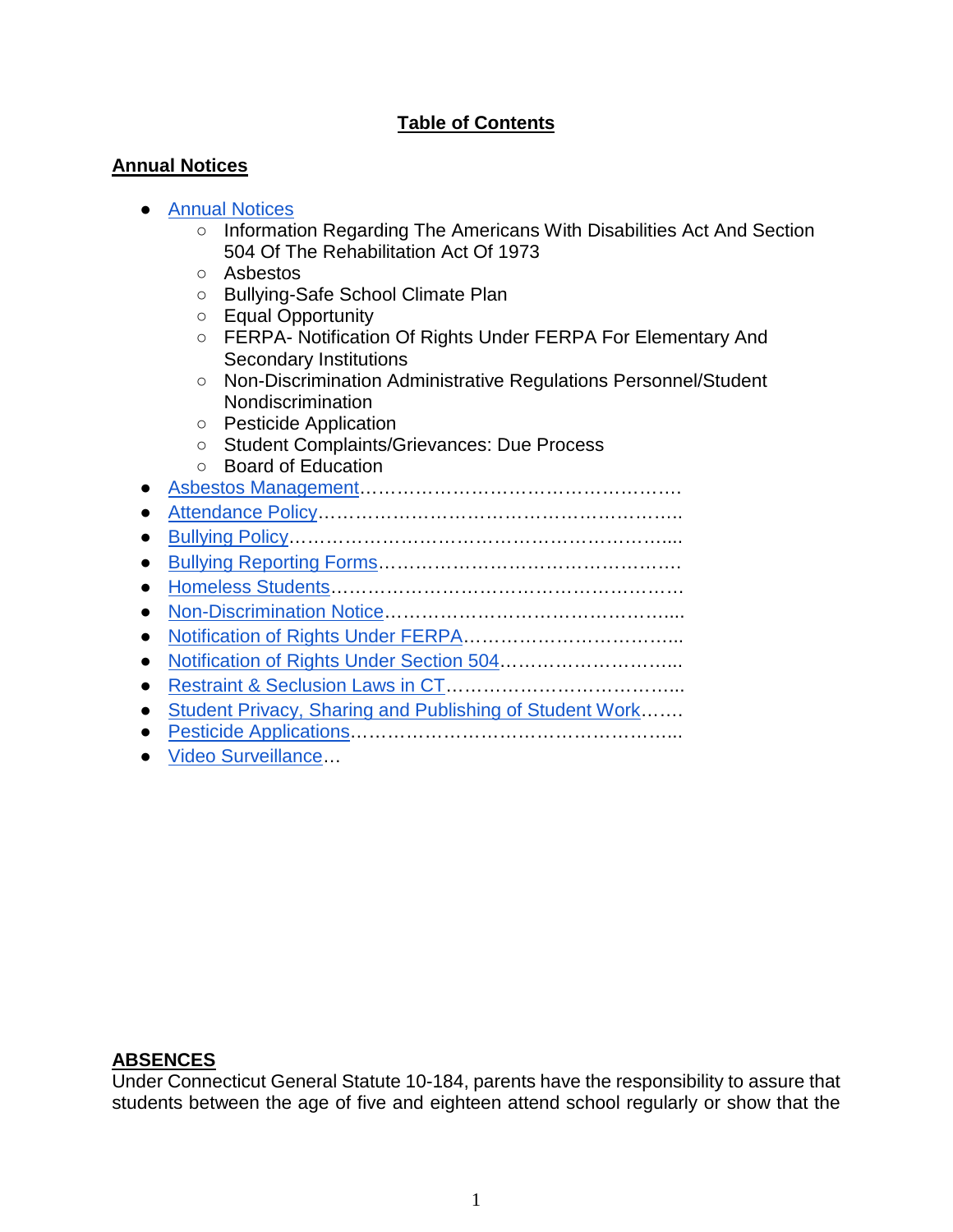child is elsewhere receiving equivalent instruction in the studies taught in the Ellington Public Schools. We recognize that students may occasionally miss school for entirely legitimate reasons such as those listed below. These reasons, when verified in writing within 10 school days of the absence by a parent or guardian, are considered "excused". **It is important to note that while the first nine absences in a school year can be deemed excused for any reason the parent or guardian provides, the 10th and each subsequent absence establish a more stringent and specific set of reasons for the absence to qualify as excused.** To assist in monitoring children's attendance, please call the school nurse before 9:00 a.m. if your child will be absent from school. If we do not receive a call, the school nurse will call parents and emergency contacts to attempt to locate the child. Students who are required to stay home due to quarantine who participate remotely will be marked present. Connecticut recently advised districts that students are allowed up to two non-consecutive mental health days per year. Students using a mental health day will be marked absent. Absences from school fall under two categories:

**Excused**: An excused absence results from any of the following reasons:

- 1. illness
- 2. death in the family
- 3. religious observance
- 4. court appearance or other legal obligations
- 5. school sponsored field trip
- 6. state or school required testing
- 7. medical appointment that cannot be scheduled at any other time
- 8. homebound/tutorial situations

**Unexcused**: An unexcused absence is one in which the student is absent for reasons other than those listed above. Family vacations, trips, etc. are examples of absences which, while condoned by parents or guardians, shall be considered unexcused absences. The amount of and kind of assistance provided to a student who has an unexcused absence is at the discretion of the student's teacher(s). Additional information is located in the Truancy section of this handbook.

**Notification:** Following Board of Education policy, parents will be notified of significant absenteeism. Schools send notices to parents after ten absences. A school building team meeting will be conducted to determine whether there is cause to suspect that a disabling condition is causing the student's absenteeism. After 18 absences, parents will be requested to attend a conference regarding the student's absenteeism. After 22 absences a letter is sent to parents. After 27 days, a second conference will be held with a summary of discussion and decisions transmitted to the Superintendent of Schools.

## **CHRONIC ABSENTEEISM**

A student is considered chronically absent if they have missed 10% or more of the total days they've been enrolled in a given school year. This includes both excused and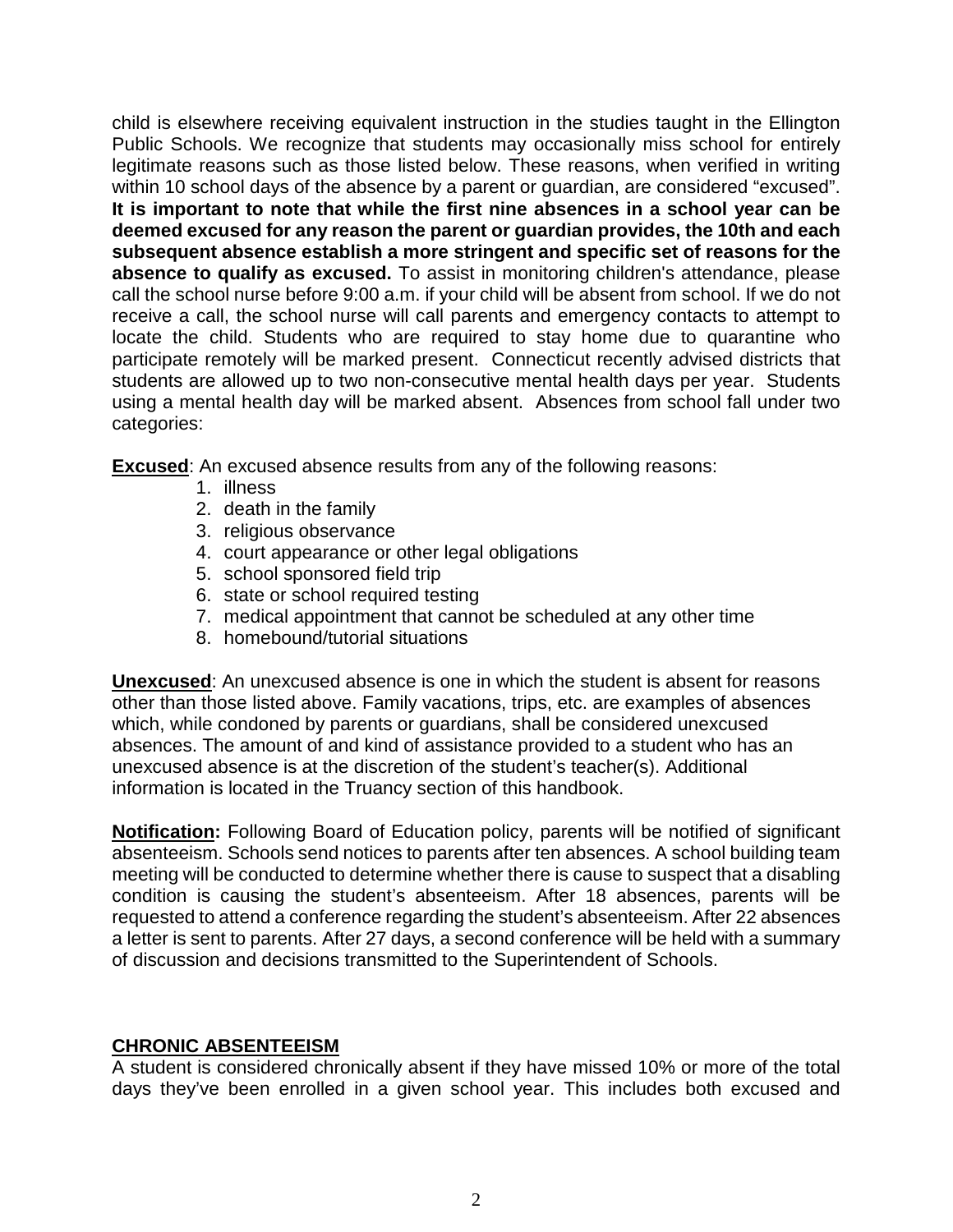unexcused absences as well as out of school suspension. Chronic absenteeism is different from truancy, it encompasses the total time out of school, not just unexcused absence from school.

School employees are proactive in addressing chronic absenteeism by holding regular attendance reviews each month throughout the school year. If a student is found to be chronically absent during an attendance review, school employees will use the following procedure\*:

- 1) Send a letter home to alert families about concerns related to chronic absenteeism.
- 2) If chronic absenteeism continues, a parent meeting will be scheduled and an attendance plan will be created. Attendance plans may include home visits from administrators or staff or discipline/loss of privilege for absences if appropriate given the circumstances of the absenteeism.
- 3) If chronic absenteeism continues, the student will be referred for a Planning and Placement Team (PPT) meeting.
- 4) If chronic absenteeism continues, a referral to an outside agency such as the Ellington Truancy Board, Ellington Youth and Family Services or the Connecticut Department of Children and Families will be made for additional family support to improve attendance.

*\*Exceptions to this procedure will be made for students chronically absent due to documented extended illnesses/injuries or other circumstances where intervention by the school to improve attendance is deemed unnecessary.*

## **TRUANCY**

A student is considered truant if they have four (4) or more *unexcused* absences in one month or if they have ten (10) or more *unexcused* absences in a school year.

If a student is found to be truant, the school administration will use the following procedure:

- 1) A parent meeting will be scheduled and an attendance plan will be created. Attendance plans may include home visits from school staff or discipline/loss of privilege for absences if appropriate given the circumstances of the truancy.
- 2) If truancy continues, the student will be referred for a Planning and Placement Team (PPT) meeting. Additional support and structures to improve attendance will be implemented at this meeting.
- 3) If truancy continues, a referral to an outside agency such as the Ellington Truancy Board, Ellington Youth and Family Services or the Connecticut Department of Children and Families will be made for additional family support to improve attendance.

In order to assist parents and other persons in meeting this responsibility, the Ellington Board of Education monitors unexcused student absences and attempts to notify parents or other persons by telephone whenever a student fails to report to school on a regularly scheduled school day unless school personnel have received an indication that the parent or other person is aware of the student's absence. Such attempts shall be recorded. State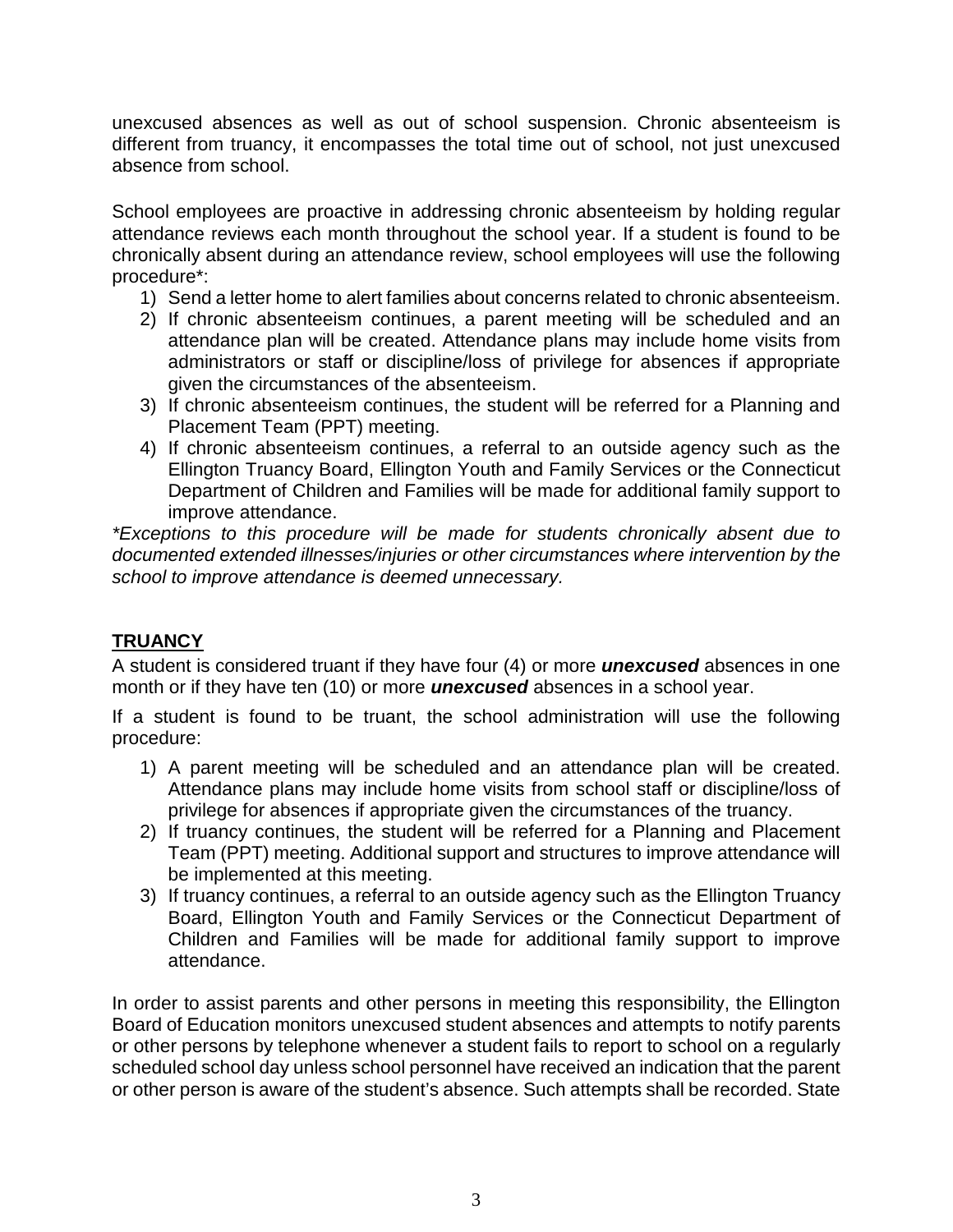law provides that any person who, in good faith, gives or fails to give such notice shall be immune from any liability, civil or criminal, which might otherwise be incurred or imposed and shall have the same immunity with respect to any judicial proceeding which result from such notice or failure to give such notice. The board, therefore, must obtain a telephone number or other means to contact parents or other persons during the school day.

A student is considered truant after unexcused absenteeism of 4 days in any month or 10 days in any school year. The school will schedule a meeting with the parent(s) or guardian of a student not later than 10 days after a student becomes truant.

**Make up Work**: When a student is absent for three days or less, parents should not ask for make-up work. It is better to allow a student to rest and make a full recovery before he/she returns to school. If a student feels up to some work, reading would be the best activity. Whenever a student returns to class from an excused absence, he/she shall be given the opportunity to make up missed work and tests. Teachers will prioritize the work a child missed upon his/her return and will allow adequate make-up time. If a child will be out of school for an excused absence for more than three (3) days, school work may be requested. Please allow 24 hours notice for teachers to prepare materials. Homework will not be provided for unexcused absences (e.g., family vacations).

**Tardiness:** Arriving late to school has a serious impact on school performance. At the beginning of the day, teachers give important instructions and explain activities that the children will do during the day. Your support in getting your child to school on time will help teach a lifelong skill of promptness.

## **ACADEMIC INTEGRITY**

As part of the Ellington Public Schools' mission to encourage students to reach their individual potentials and prepare them for productive lives and responsible citizenship, all students are expected to practice academic integrity. All work submitted by a student must represent their personal efforts and follow guidelines established by the teacher. When a student has a question about plagiarism or appropriately citing sources, he/she should ask a teacher for clarification. If a student plagiarizes, he/she will face consequences as determined by the teacher or administrator.

## **ASBESTOS MANAGEMENT**

Federal AHERA regulations require that all parents, staff and employee organizations be notified of the availability of Asbestos Management Plans on an annual basis. Asbestos Management Plans containing the extent, location, and condition of asbestos containing materials in each school are available for review in the office of any school building. If there are any questions about a plan or its contents, contact the Director of Facilities, Mr. Gregory Kliman.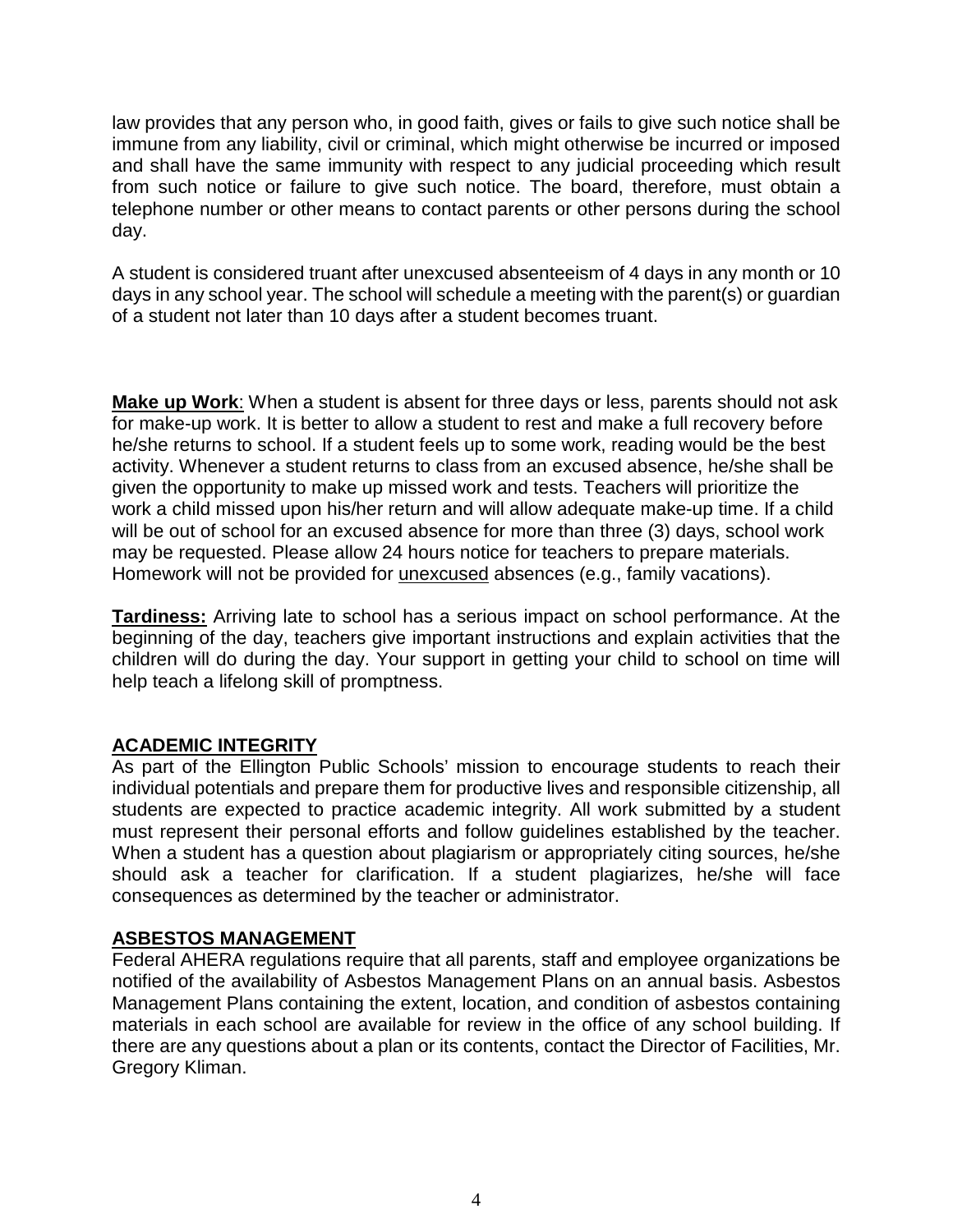## **BEFORE AND AFTER SCHOOL PROGRAM**

The district has worked in partnership with the YMCA to expand after school programs so that they are offered at all three elementary schools. In addition, a before school program will be offered at Center School only. Students in Grades K through 6 are accepted. For students enrolled in the before-school program, transportation from Center School to Crystal Lake or Windermere is provided by the school system. For further information, call the Indian Valley YMCA at (860)872-7329. Before and after school daycare is also available from a number of local providers.

## **BIRTHDAY CELEBRATIONS**

We make birthdays special at school. If you would like your child to hand out a treat, please send in a non-food item for each child in the class, such as stickers or pencils. Please do not send in invitations to be distributed in school or on the bus unless the whole class is invited. On request, the school office can give out addresses of classmates, as long as the parent has NOT notified the district that the directory information for his/her child may not be disclosed. (See section on Student Records for additional information on directory information.)

## **BLOODBORNE PATHOGEN EXPOSURE CONTROL: UNIVERSAL PRECAUTIONS**

In compliance with OSHA regulations regarding employee exposure to bloodborne pathogens in the workplace, the Ellington Board of Education has developed an exposure control plan which can be reviewed in each school medical room. Highlights of the plan include:

- 1. Work practice controls: Universal precautions are followed as an approach to infection control.
- 2. Personal protective equipment: Gloves and goggles are available for teachers in all classrooms.
- 3. General housekeeping: Custodial staff wear utility gloves when cleaning a surface contaminated by blood or other body fluid spill. They follow guidelines as outlined in policy.
- 4. Employees considered at high risk for exposure will be offered the Hepatitis B vaccine. In our school system, those identified are coaches, custodians, and health care providers.
- 5. Post exposure evaluation and follow up: It is imperative that an employee report any incident where an exposure may have occurred to the nurse and building administrator the same school day. An exposure incident is defined as a specific eye, mouth, other mucous membrane, non-intact skin or parenteral contact with blood or potentially infectious materials that results from the performance of an employee's duties. The plan specifically details post exposure follow up. Any employee who is determined to have sustained an exposure incident will be offered evaluation by a medical doctor and treatment as prescribed by the doctor.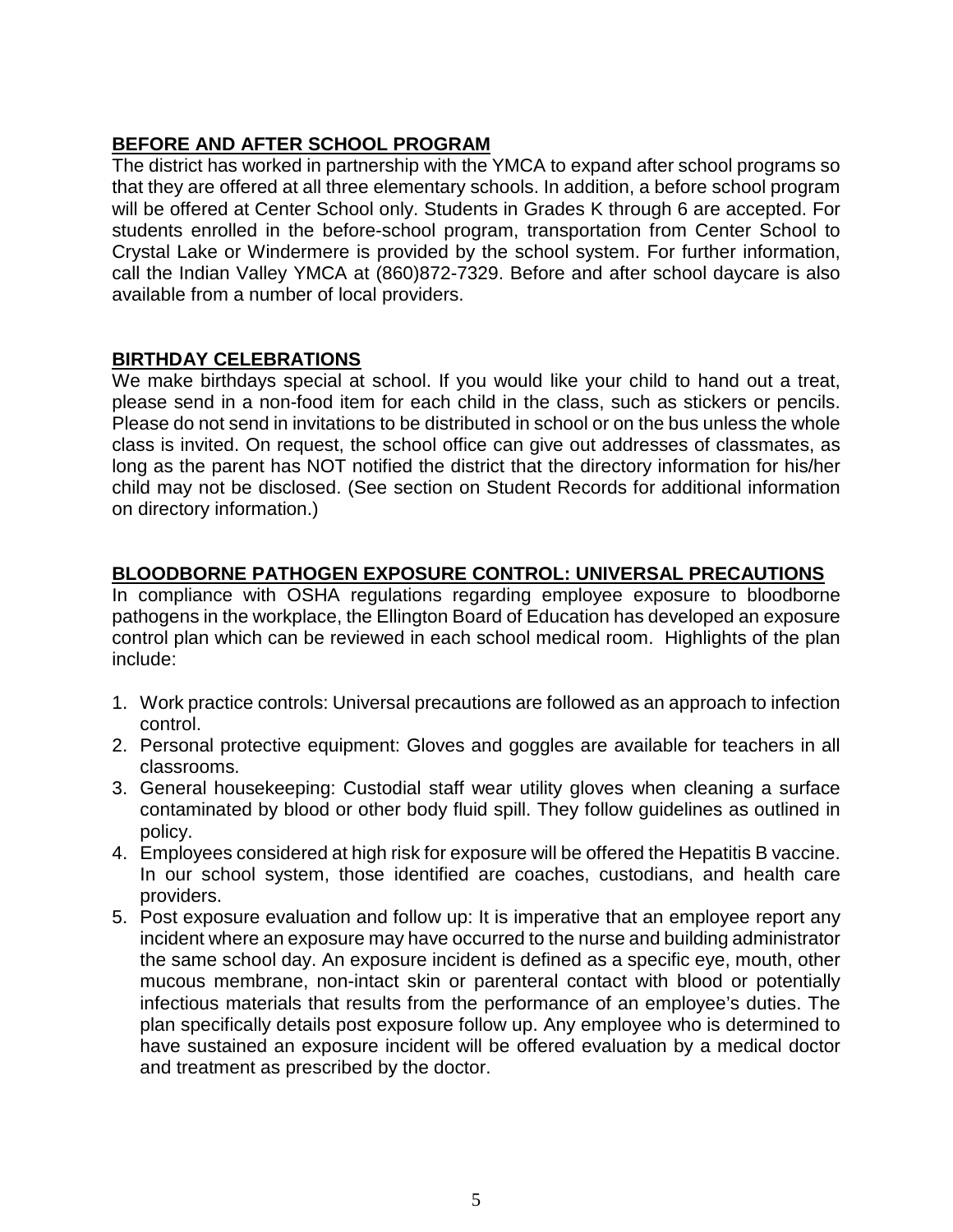## **BOARD OF EDUCATION POLICIES**

Ellington Board of Education policies are posted on the district website. From the main internet page of the website [\(www.ellingtonpublicschools.org\)](http://www.ellingtonschools.org/), click on the Board of Education tab at the top of the page, then Board of Education Policies. If you do not have internet access at home, public computer access with the internet is available at Hall Memorial Library.

## **BREAKFAST PROGRAM**

As part of Connecticut's 'No Kid Hungry Campaign,' all of our schools offer a breakfast program. A nutritious breakfast is an important key in starting the learning day off right. Each morning, students are able to pick up a "Grab and Go" breakfast packet from the cafeteria. The breakfast packets include a cereal and milk selection. All cereal selections are whole grain, reduced sugar, and include a gluten free choice. Breakfast also includes a whole grain cracker or bar, a fruit selection or 100% fruit juice. Students may also purchase individual snacks. The "Grab and Go" is available for purchase or as part of the free and reduced lunch program. Students may use their ongoing lunch accounts to purchase breakfast or a snack. Breakfast (and lunch) are free during the 2021-22 school year, but extra servings or snacks are available for purchase. For more information, please contact the school office.

**\*PLEASE NOTE: For the 2021-2022 school year, the USDA has approved free breakfast and lunch for all students.**

## **BUS FORMS & PASSES**

All bus forms are found on the Ellington Public Schools [website.](https://linkprotect.cudasvc.com/url?a=http://www.ellingtonpublicschools.org/parents/transportation&c=E,1,RoUklUI9vngvar21d5kKaQIYxyAAfkNY-qb2DedjEOrbkxIlBod80NfwRmx96ujibgHUMv3CUP93tsVcYTLVcMLLgEInJbDMMCBHoScDu-jBAiowUaw,&typo=1) Forms allow parents to make regular alternative transportation changes, request bus stop changes, and request one-time travel to different bus stops.

Bus passes are issued following the approval of a Special Circumstances Request. In order to submit a request, please submit a form on the website for the appropriate school. The request must be submitted 1-7 days in advance in order for the district and First Student to review for safety concerns. You will be contacted by the school once a decision is made on the request. If the request is approved, the school will issue a bus pass on the day of the request. The student will present the bus pass to the driver in order to board the bus.

## **BUS RULES**

Students are expected to remain seated and quiet on school buses. No eating or drinking is allowed on the bus. Bus drivers may assign students to a specific seat if it is necessary to assure a safe and orderly ride. Behavior that is disruptive or unsafe is reported to the school principal on a Bus Conduct Report. The school principal investigates and follows up on Bus Conduct Reports. Copies are mailed to parents, central office, and the bus contractor. Students who receive multiple Bus Conduct Reports will be suspended from the bus for a period of time as determined by the principal. During the suspension, it is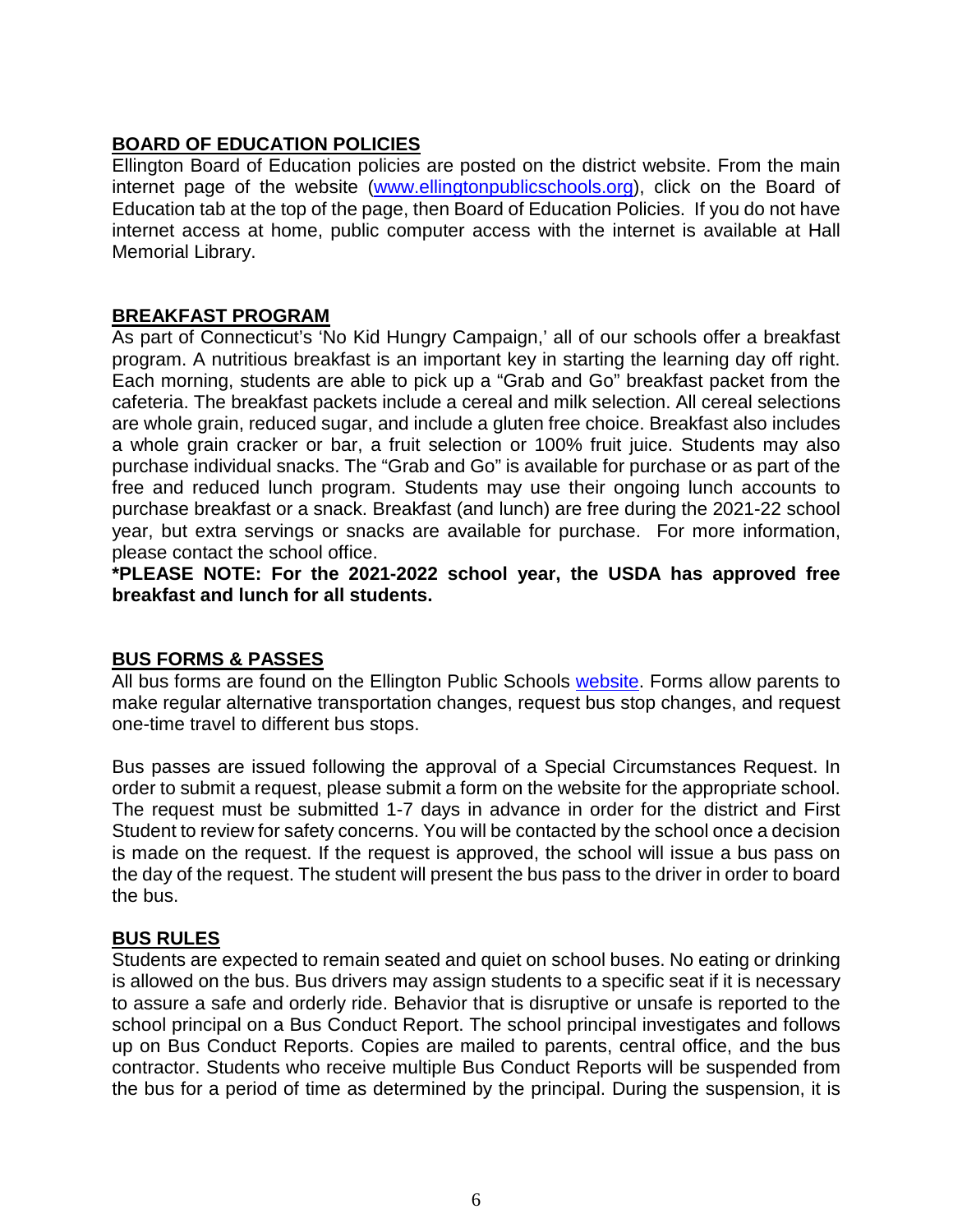the parents' responsibility to transport the student to and from school. Cell phone use on school buses must follow Ellington's Acceptable Use Policy. Students are to use headphones when playing any music or videos. Violation of this policy may result in a suspension of cell phone privileges on the school bus.

Video cameras are used by the First Student manager or by request from the principal to address a discipline problem on a specific bus. Students and drivers do not know which buses have cameras on any given day. A sign reading "video camera may be in use" is on each bus. The purpose of the video cameras on buses is to maintain safety, improve behavior, and document specific discipline problems. All students and parents are informed of the use of video cameras at the beginning of each school year. Videos are stored by the contractor in a safe, confidential location. Upon request of a building principal or the Superintendent, videos documenting discipline or safety issues will be retained until otherwise notified. In the event that a problem arises on a bus, and the camera was on that bus, the principal or Superintendent may review the video. No one may view the videos unless approved by the Superintendent or designee.

Parental concerns regarding transportation issues, including safety concerns, may be addressed to First Student at (860) 875-6675; see their website for additional information [www.firststudentinc.com.](https://linkprotect.cudasvc.com/url?a=http://www.firststudentinc.com&c=E,1,NNY6OKCBqnUZSyTjjsnCyxpyG3P2p-iJcdSo1sAqNCLs_ye9UKT4g3RUAJwpHm2stlHd4XoXUQDyCWP7oo2tqJN8VyMWQ5y8w5FJhITWcF2bNg,,&typo=1)

While waiting for and boarding the school bus:

- A. On the way to school, students should:
	- 1) Be at the bus stop at the designated time {Five (5) minutes before pick-up}.
	- 2) Wait for the bus on the shoulder of the road (or on the sidewalk) or designated area and not on the paved roadway.
	- 3) Wait until the bus comes to a full stop before trying to get aboard.
	- 4) Do not push or crowd around the door.
- B. Upon leaving school, students should:
	- 1) Stay in classrooms until the student's bus is displayed or called.
	- 2) Follow directions of the teacher(s) while waiting for the bus to be called.
	- 3) Walk, not run, on the way to board buses.
	- 4) Obey the directions of the bus driver.

While riding on the bus, students should:

- A. Remain in their seat while the bus is in motion.
- B. Not jeopardize the safety of others. The usual rules of good conduct must be observed.
	- 1) Converse quietly. Do not shout at other students or the bus driver.
	- 2) Do not throw objects in the bus.
	- 3) Do not destroy or deface seats or equipment. Parents and students will be held responsible for damage.

When leaving the bus: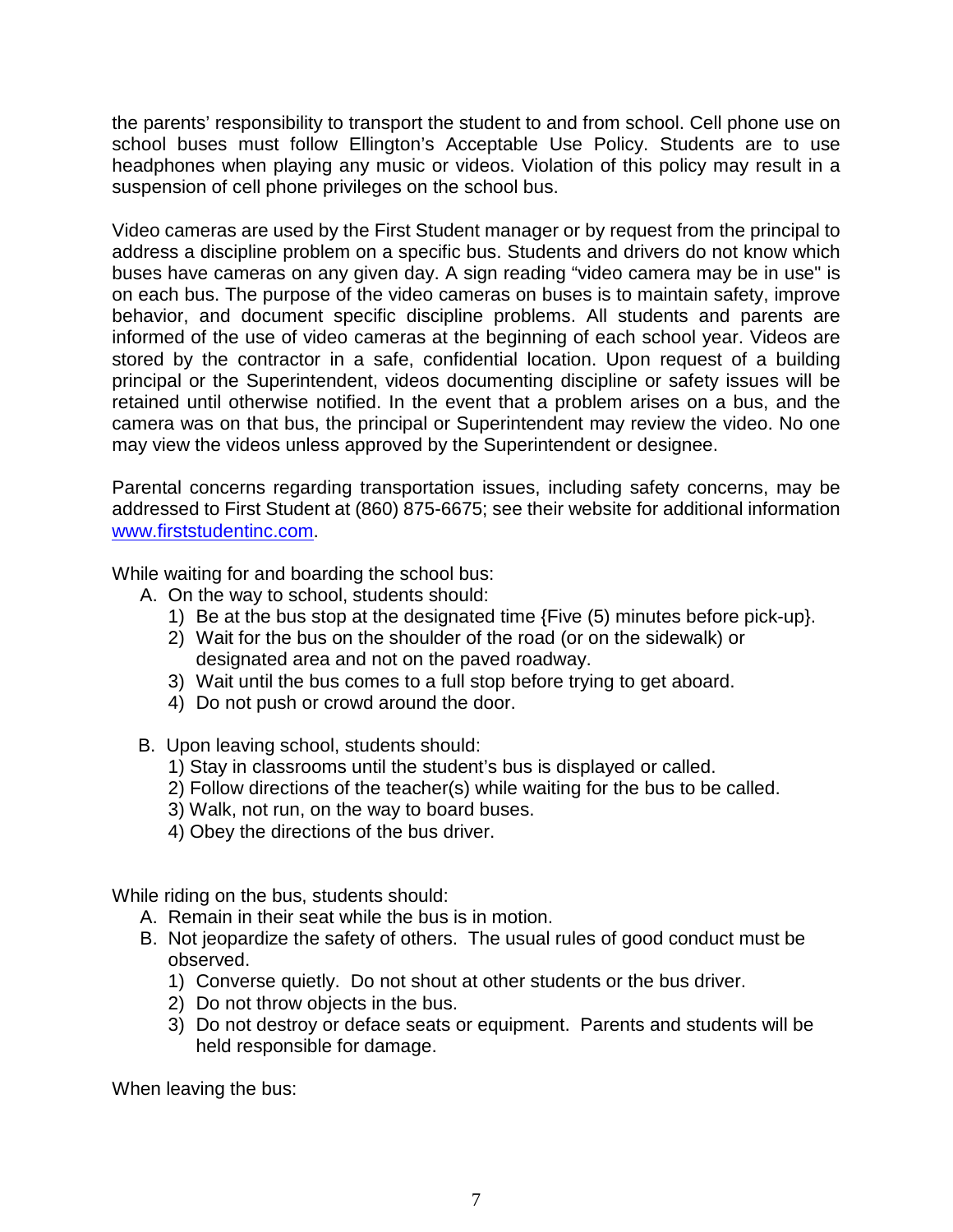- A. At school, students should:
	- 1) Exit the bus in an orderly manner.
	- 2) Go directly to their homeroom.
- B. At the home bus stop, students should:
	- 1) Watch their step getting off the bus.
	- 2) If across the road from home, stand on the shoulder of the road at least ten (10) feet in front of the bus until the driver signals that it is safe to cross; then cross in front of the bus.
	- 3) If it is not necessary to cross the road, stand aside on the shoulder of the road until the bus has moved on; then, when they can see traffic in both directions, walk on the shoulder of the road (or sidewalk) to their home.
	- 4) Walk on the left facing traffic if there is no sidewalk on the roadway.
	- 5) Never cross behind the bus. Never touch the outside of the bus. Always stay at least ten (10) feet away except when entering or exiting the doorway.

## **CAFETERIA**

The cafeteria is operated on a nonprofit basis as a service to students. A well balanced, nutritious meal is served daily following nutrition recommendations of the U.S. Dietary Guidelines for Americans. All snack items in the elementary schools meet the requirements of the Healthy Snack Guidelines from the Connecticut State Department of Education. Menus are sent home each month. Free or reduced price meals are available to families meeting certain income criteria. Information and applications are available in the school office.

**\*PLEASE NOTE: For the 2021-2022 school year, the USDA has approved free breakfast and lunch for all students.**

## **Cafeteria Rules for Students**

- 1. Students are to enter the lunchroom in an orderly manner.
- 2. Students will be allowed to talk in conversational tones.
- 3. Activities such as running, throwing things, excessive noise, use of games/toys, or not responding to directions from the cafeteria aide may result in disciplinary action, including exclusion from the cafeteria for a designated period of time.
- 4. Aides are in charge of the cafeteria. Serious or persistent problems are referred to the administration for disciplinary action.
- 5. No students are to leave the lunchroom unless excused by the cafeteria aide.
- 6. Sharing and/or trading food is not permitted.

## **CLASS PLACEMENT**

Class placements will be mailed to families in mid-August. This allows students to celebrate the end of the current school year with their teacher(s) and friends.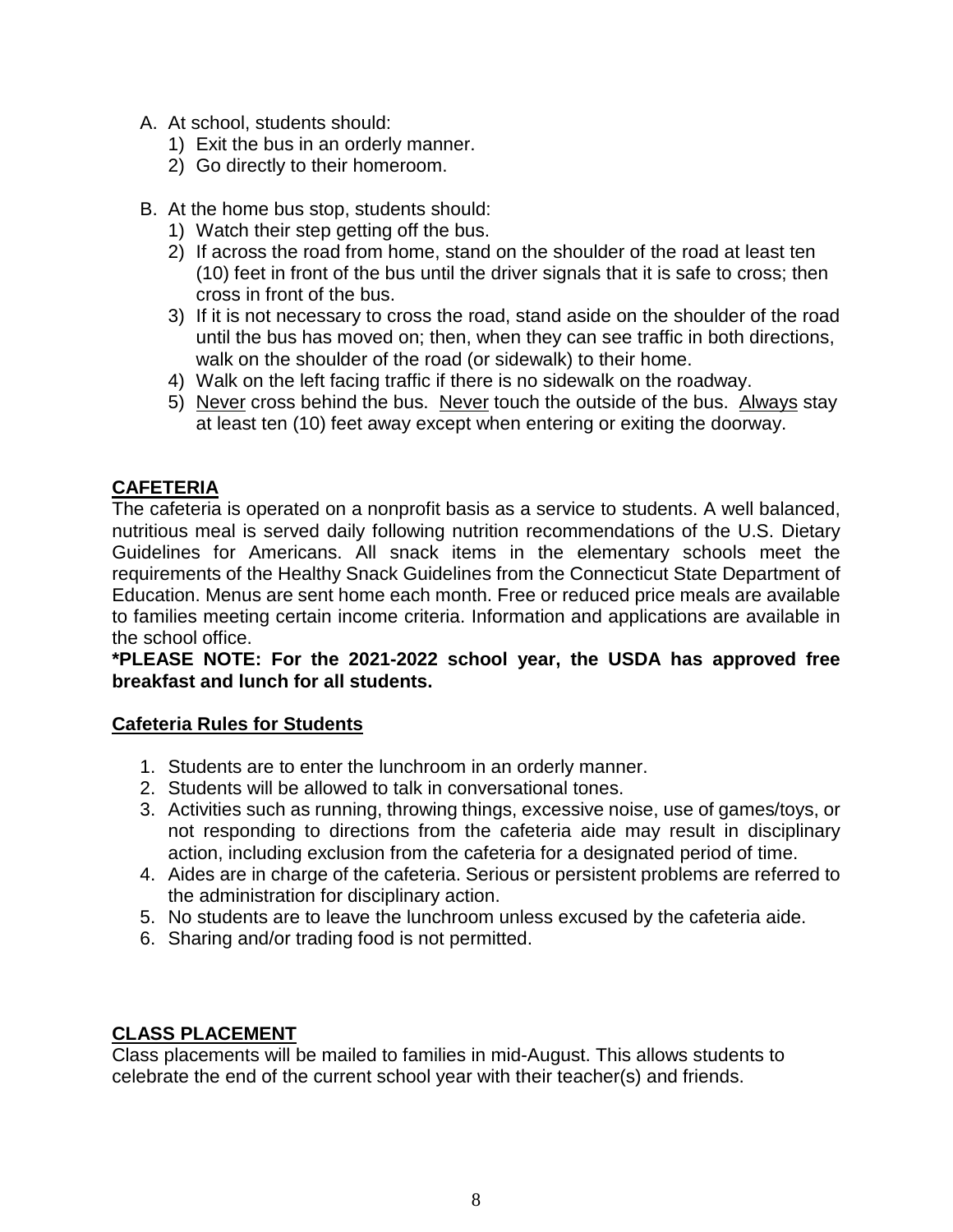## **CODE OF STUDENT BEHAVIOR**

Ellington takes pride in the actions, honors, and appearance of our students. Therefore, it is important to all students that every member of the school observes acceptable standards of behavior. Students must comply with school rules and regulations and accept the directions of teachers, school officials, and others who have been assigned leadership responsibilities. Students must also conform to school rules on the way to and from school, on school grounds and school buses, in the lunchroom, during extracurricular activities, or anytime while under the school's supervision.

Failure to comply with school rules and regulations may result in detentions and/or suspensions, depending upon the severity and frequency of the infraction. Students who choose to violate school rules may also be denied the privilege to participate in field trips, assemblies and other special programs. At all times, we expect students to practice courtesy, respect, responsibility and good judgment.

## **CRISIS INTERVENTION TEAM**

As part of the suicide prevention policy, each school has established a Crisis Intervention Team (CIT). Essentially, the team operates in emergency situations such as a serious accident or the death of a student, faculty member, or community member whose life affects a large segment of the student population. The CIT operates on an "on call" basis to report and treat a student at risk and facilitate the coping strategies necessary in time of crisis. This could include: identifying students at risk or in imminent danger for suicide and taking appropriate actions to ensure student safety; and identifying students who are in crisis due to another significant person's accident or death.

## **BULLYING**

Bullying behavior by any student in the Ellington Public Schools is strictly prohibited, and such conduct may result in disciplinary action, including suspension and/or expulsion from school. "Bullying" means any overt acts by a student or a group of students directed against another student with the intent to ridicule, harass, humiliate or intimidate the other student while on school grounds, at school- sponsored activity, or on a school bus, which acts are repeated against the same student over time. Such overt acts, which occur offcampus (and not at a school sponsored activity), may also constitute bullying if it is determined that they have a direct and negative impact on a student's academic performance or safety in school.

Students may file verbal or written complaints concerning suspected bullying behavior, and students shall be permitted to anonymously report acts of bullying to teachers and school administrators. In addition, parents may also file written complaints concerning suspected bullying behavior. Any report of suspected bullying behavior will be promptly reviewed. If acts of bullying are verified, prompt disciplinary action may be taken against the perpetrator, consistent with his/her rights of due process. Board policy #5131.911 set forth this prohibition and the related procedures in detail.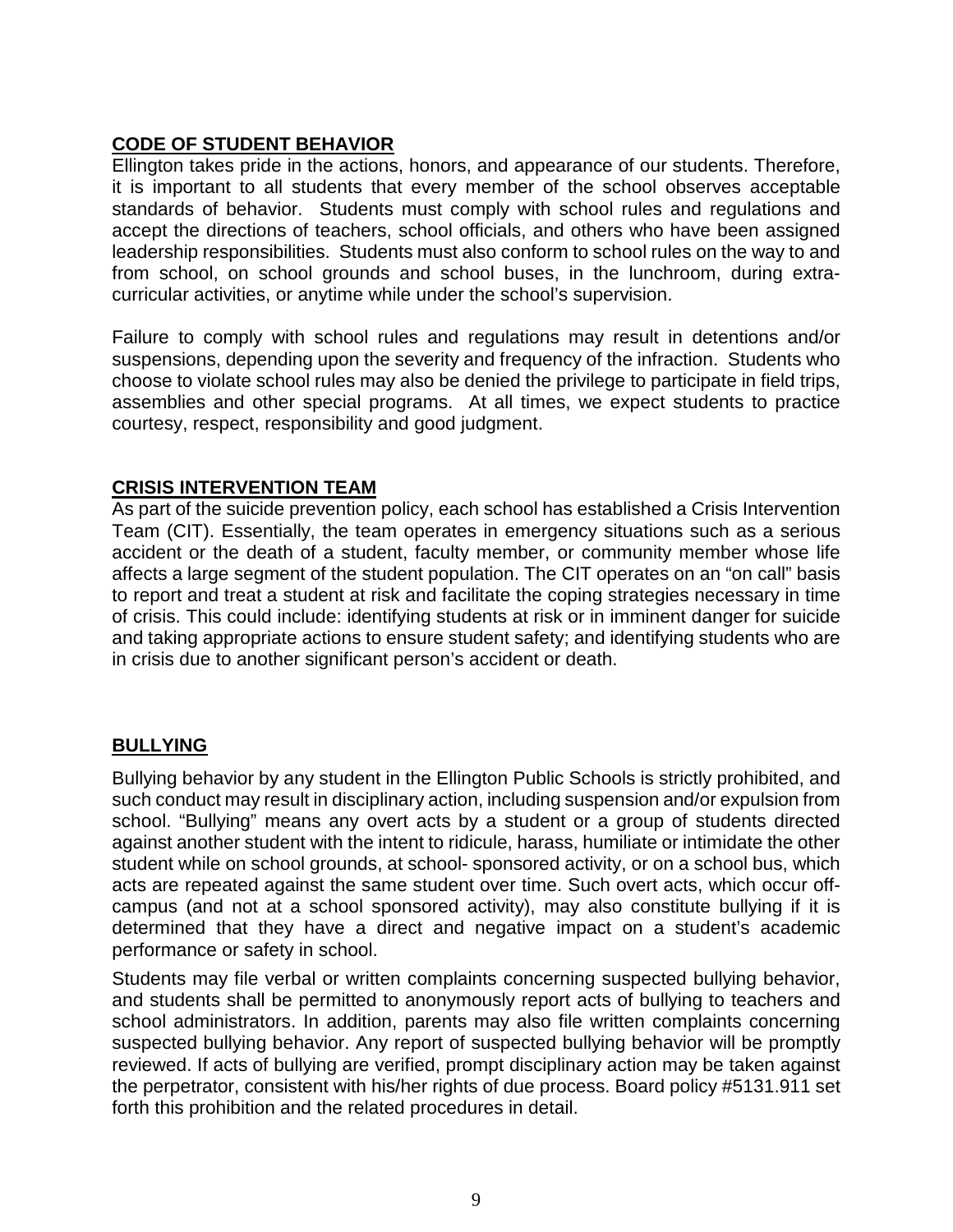## **PARENT CONFERENCES/MEETINGS**

Parents are encouraged to become partners in their child's educational success. Each fall we host parent/teacher conferences, which provide time for parents to meet briefly with each of their son/daughter's teachers. Conferences with teachers may be held at any time during the school year. Parents and students, as well as teachers, counselors or administrators may initiate a conference.

A parent or student may arrange a conference with an individual member of the school staff or a group conference with school staff members. Meetings are held during school hours but every effort will be made to accommodate parent schedules. Conferences will be held in December and March.

## **PARENT INVOLVEMENT/COMMUNICATIONS**

Education succeeds best when there is a strong partnership between home and school based on communications and interactions. Parents/guardians are urged to encourage their children to put a high priority on education and to make the most of their educational opportunities available. Parents/guardians should become familiar with all of the child's school activities and with the District's academic programs, including special programs. Attendance at parent-teacher conferences, participation in parent organizations, attendance at Board of Education meetings and being a school volunteer are strongly encouraged. The [school website](https://www.ellingtonpublicschools.org/schools/ellington-high-school) is a valuable resource.

## **CURRICULUM OVERVIEW**

Information about the elementary curriculum is available on the district website. Documents include grade level overviews for each grade, K to 8, and Parent Roadmaps, which provide highlights of the Common Core State Standards addressed at each grade level in language arts and mathematics. Information about the art, music, health and physical education programs is also available. From the home page of the website, click on the top tab for District Information, then Departments, then follow links for [Curriculum](https://www.ellingtonpublicschools.org/district-information/academics-student-achievement)  [and Instruction.](https://www.ellingtonpublicschools.org/district-information/academics-student-achievement)

## **DETENTION**

Detention may be used as a consequence for student misbehavior. Parents are responsible for transportation home. A note indicating date, time of detention, reason for detention, and notice that transportation must be provided by the parent(s) is sent home the day prior to the detention session to allow parents to plan for the detention and transportation. This form must be signed by the parent(s) and returned to school the day of detention. Detention schedules are established by each school.

## **DISMISSAL**

Students who do not have a note signed by parents for pickup from school will be sent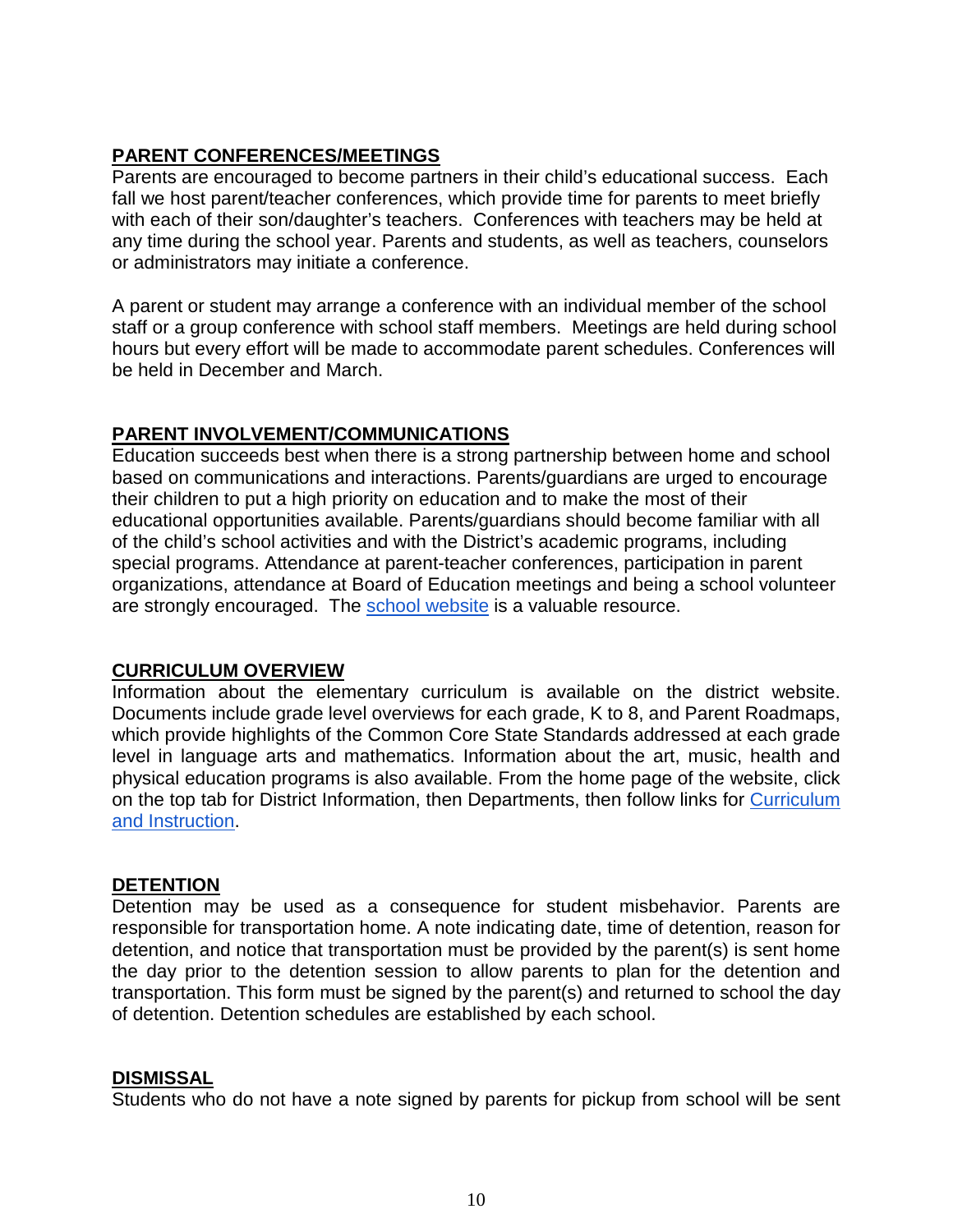home on the bus. Students with notes will be sent to the main office or other designated dismissal location at dismissal time. Parents or other designated adults must sign students out in the office in order to maintain attendance and security. Parents may not go to the classroom or playground to pick up students.

Dismissal time for K-6 students is 3:10 p.m. Every effort should be made to have students participate in the full day of school. Early dismissals are not only disruptive for a student, but for the entire class. Early dismissals for doctor's appointments are sometimes unavoidable. Extracurricular activities such as karate, dance class, scouts, recreational activities, etc., are not legitimate reasons for early dismissals.

## **MIGRANT STUDENTS**

Ellington Public Schools support migrant students with appropriate education services to address their special needs while receiving full and appropriate opportunities to meet the same challenging state academic content and student academic achievement standards that all children are expected to meet. Individualized programming is available to meet the specific needs of each student. Please contact school administration for further information.

## **SCHOOL ALTERNATIVES**

Connecticut celebrates a long tradition of excellence and innovation in education. Its schools offer a range of educational programs to meet the diverse needs and career aspirations of its students in a variety of settings including comprehensive local schools, regional vocational-technical schools, vocational agriculture centers, charter schools, and magnet schools. All these programs serve to prepare students for college, the workplace and active citizenship.

The Open Choice program allows urban students to attend public schools in nearby suburban towns. It allows suburban and rural students to attend public schools in a nearby urban center. Enrollments are offered by school districts on a space-available basis in grades K-12. Lotteries are used to place students when there are more applications than spaces available. The program includes Hartford, Bridgeport and New Haven and their surrounding districts.

## **DRESS CODE**

The Ellington Board of Education believes in maintaining the highest behavioral and academic standards for students and, to that end, also believes that proper apparel should be worn to promote a positive, safe, and healthy learning environment. The school administration is responsible for the interpretation and implementation of this policy at the school level.

The Ellington Board of Education believes that students should dress and groom themselves for the business of school. They should maintain a decorum of decency. Their dress and person should be neat and clean and in no way be disruptive to the educational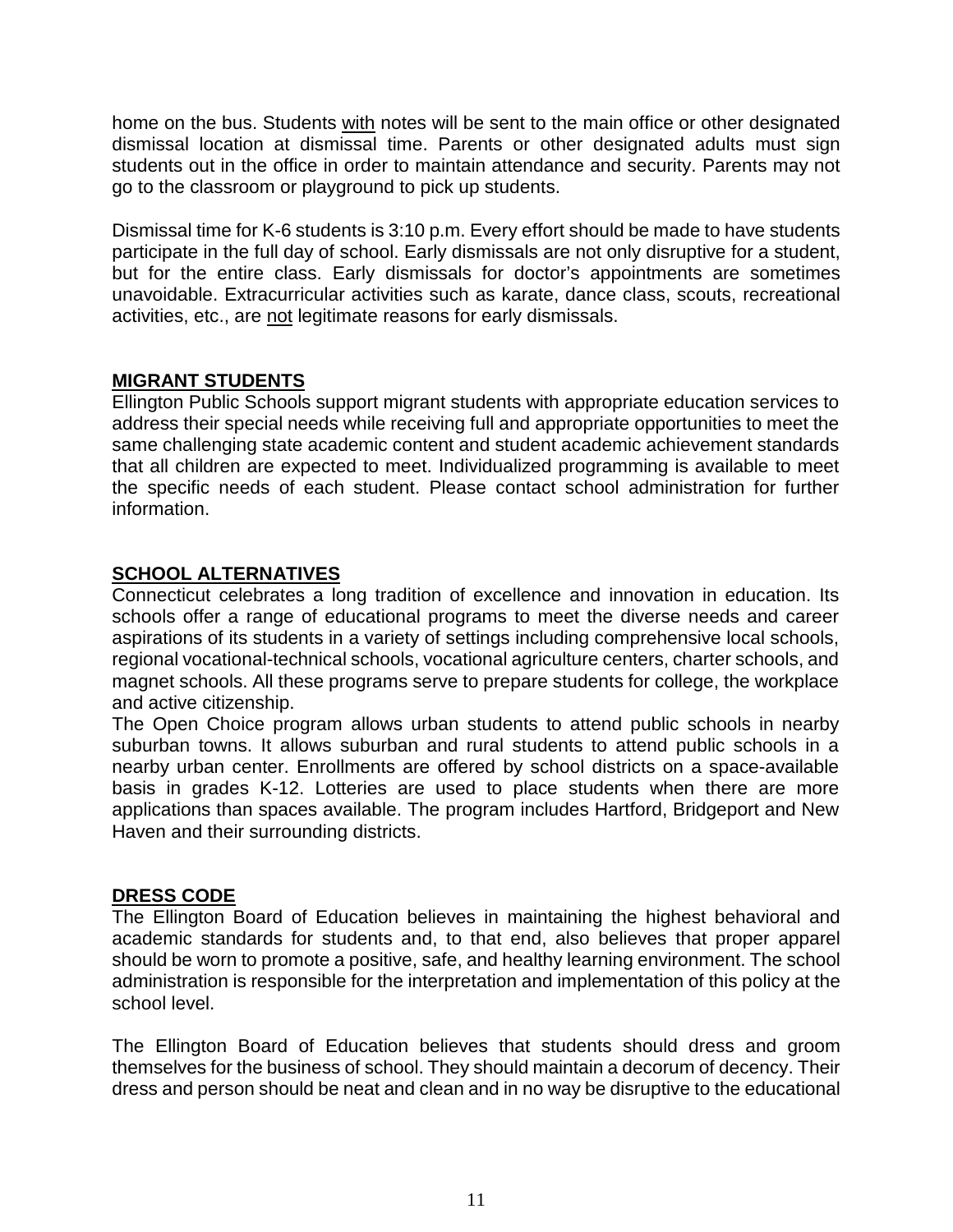process. The wearing of clothing, hair arrangements, or other personal adornments which cause disruption of, or interference with, the educational process or operation of the school is prohibited.

In keeping with these beliefs, the following apparel is prohibited from wear in the Ellington Public Schools during the academic school day:

- 1. Coats, jackets, or other apparel normally worn as outerwear (unless building conditions necessitate otherwise.)
- 2. Apparel which constitutes a safety hazard (spiked or studded bracelets, oversized/name belt buckles, chains and any other articles of attire with spikes or studs attached.)
- 3. Footwear which marks/damages floors or constitutes a safety hazard is prohibited. At recess, it is strongly encouraged that students wear shoes with a back for safety. Students should refrain from wearing sandals, beach shoes, flip flops, etc. at recess.
- 4. Sunglasses (unless required by a doctor's written order.)
- 5. Shirts/blouses/dresses which reveal the abdomen, chest or undergarments. Straps on tank tops must be two fingers wide; no strapless tops are allowed.
- 6. Apparel or accessories such as logos or emblems that encourage the use of drugs, tobacco products, alcoholic beverages, violence, or depict gang related colors/symbols.
- 7. Apparel or accessories which promote discrimination against individuals or a class of individuals prohibited by law (i.e., the wearing of Confederate flags, swastikas, clenched fists or other similar symbols.)
- 8. Shorts, miniskirts, or pants which reveal an excessive and/or inappropriate amount of the upper thigh or undergarments (guideline: clothing must be longer than finger length when hands are at the student's side; undergarments worn as shorts or outerwear.
- 9. The deliberate wearing of soiled or dirty clothing.
- 10.The wearing of jewelry that requires piercing is limited to the ears.
- 11.Apparel depicting rude, pornographic or vulgar graphics, sexually implicit or explicit messages, and "double meaning" offensive messages.
- 12.Pants worn below the waist which fail to completely cover undergarments.
- 13.Head covering of any kind including, but not limited to, scarves, bandannas, masks, athletic headbands, hats, caps and hoods, except required legitimate religious head coverings.
- 14.For students in grades K-6, backpacks or book bags should be left in an appropriate location and not carried by students during the day.

Students whose dress and/or grooming do not conform to these standards will be referred to the building principal or designee. Students will be warned and advised of the adjustments that must be made. If the student fails to remedy the problem, consequences will be applied according to Policy #5114. The Board of Education policy does not intend, and should not be interpreted, to illegally discriminate against a student's First Amendment rights.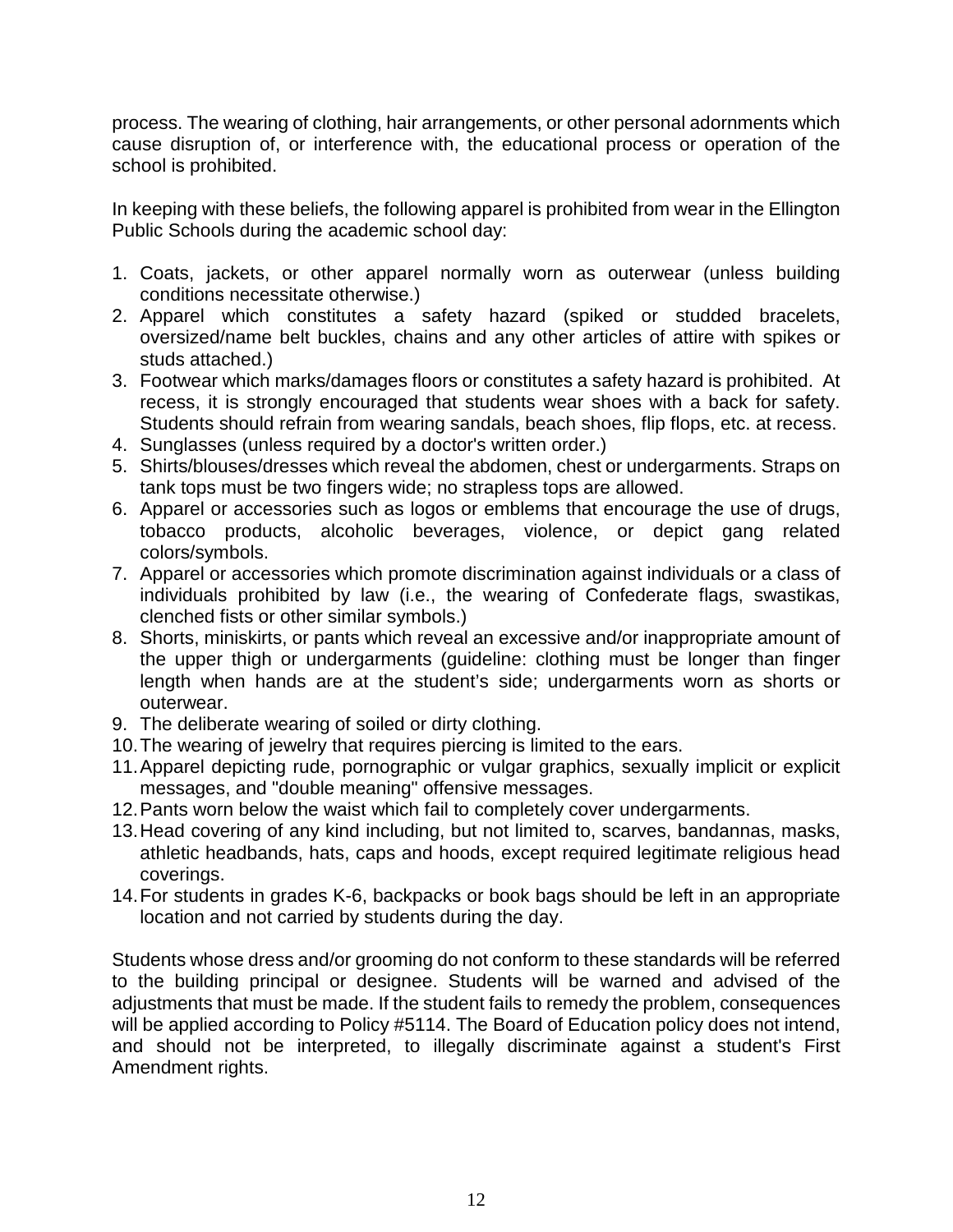## **DRUG AND ALCOHOL POLICY**

The Ellington Board of Education prohibits possession, use, and/or distribution of any drug, alcohol, or drug paraphernalia or being under the influence of any drug or alcohol. This prohibition includes any activities sponsored by a school, on or off school premises. Any student found to be violating this policy will be dealt with in accordance with the regulations set by the school system. The consequences of such violations may ultimately result in the expulsion from school and/or criminal prosecution.

Recognizing the potential of each student and that drug and alcohol abuse and dependency can seriously impair a student's ability to learn, it is the policy of the Ellington Public Schools to take positive actions to prevent drug and alcohol abuse. These actions will be through education, school intervention, parental involvement, medical/assessment, referral, and police referral in the handling of incidents in the schools involving the possession, sale, and/or use of behavior-affecting substances. These substances shall include but not be limited to marijuana, LSD, inhalants (which have behavior-affecting ingredients), alcohol, and barbiturates.

School properties may be inspected by school authorities in the interest of maintenance, health, and safety. Inspections for the location of drugs, narcotics, liquor, weapons, poisons, and missing properties are matters relating to health and safety and may be regarded as reasonable purposes for inspection by school personnel.

Disciplinary procedures will be administered with the best interests of the student, school population, and community in mind. Personal privacy rights of students shall be protected as provided by law. Disciplinary actions and referrals will be in accordance with regulations provided by the administration.

Smoking is prohibited on school property while classes are in session or student activities are occurring and on school buses. Disciplinary actions and referrals will be in accordance with regulations provided by the administration.

## **ENGLISH LANGUAGE LEARNERS**

Connecticut state law requires every school to know which languages students and their families speak. Based on the Home Language Survey that is completed as part of school registration, the district contacts families whose children may qualify to receive English Language Learner (ELL) services. The Language Assessment Scales (LAS) Placement Test is used to evaluate a student's English language proficiency. If your child qualifies for services, district personnel will contact you to discuss the ELL program.

## **FIELD TRIPS**

Field trips are experiences directly related to what students are studying in class. Established guidelines help make for well- planned and educational field trips. Prior to any field trip your child will be given a permission form which includes the date of the trip,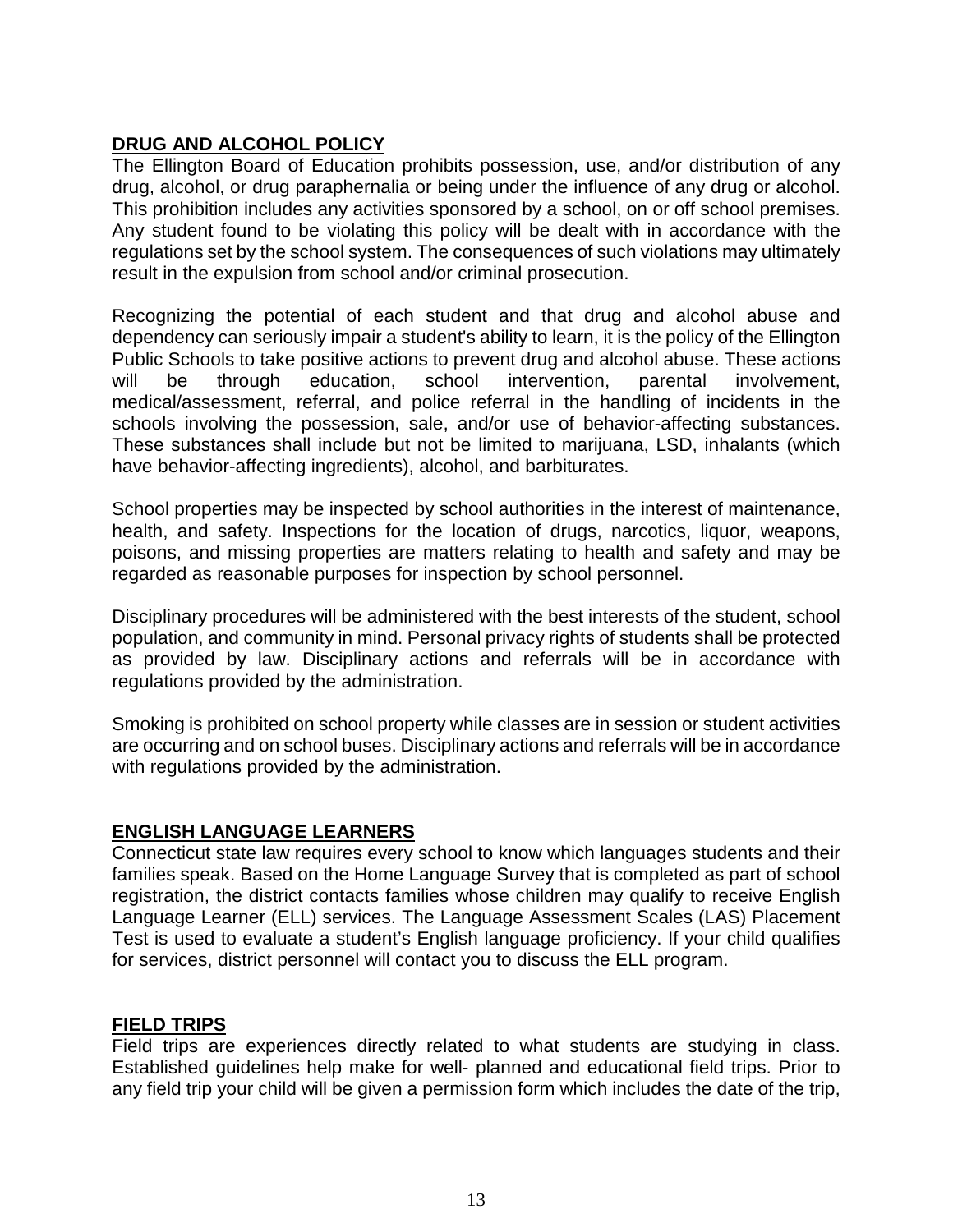the date the permission form is to be returned, the destination of the trip, and any additional information. No child will be allowed to go on a field trip without written permission from his/her parent or guardian. Field trips are regular school days for attendance purposes.

## **FIRE AND CRISIS RESPONSE DRILLS**

Emergency drills are conducted monthly during the school year. The building is evacuated and students practice correct fire emergency procedures. Fire evacuation plans are posted in every room and teachers familiarize students with them. When the alarm sounds, students immediately stand and line up at the classroom doorway. They then proceed to the designated area under the direction of their teacher. Running and talking are not permitted during a fire drill. No one is to return to the building until the all clear signal is given. Crisis response drills are conducted three times each year. In these drills, students and teachers remain in the classroom or other designated area and follow emergency procedures.

## **GOOGLE APPS FOR EDUCATION**

Since 2014, students in Ellington Public Schools have had access to Google Apps for Education accounts in school. These Google accounts include Google Docs, Google Drive and Gmail. At the elementary and middle school level, for security and safety, student Gmail accounts may not be used to send to or receive from email accounts outside of the Ellington Public Schools.

## **What are the benefits of Google Apps and what's included?**

- Anytime, anywhere access Google Apps works in any browser on any computer, which means students and teachers can access email, calendars, and documents from school or at home.
- No flash drives required with documents and files stored in Google Docs.
- Students can easily collaborate with students from other classes, buildings, and schools working together on group projects.
- Teachers can be involved throughout the whole assignment process providing comments and feedback directly in the documents.
- Students can develop an e-portfolio of work throughout their years at the school.
- Through websites, calendars, and email, parents can stay informed about the latest assignments and activities.

Google Apps for Education affords us many wonderful creativity and collaboration tools that we can use with our students. A team of Ellington teachers and administrators have determined which Google Apps are appropriate and useful for use with our students. All students will review the Acceptable Use Policy and Procedures (see section on Student Acceptable Use of Technology) to ensure that they are clear of guidelines that will ensure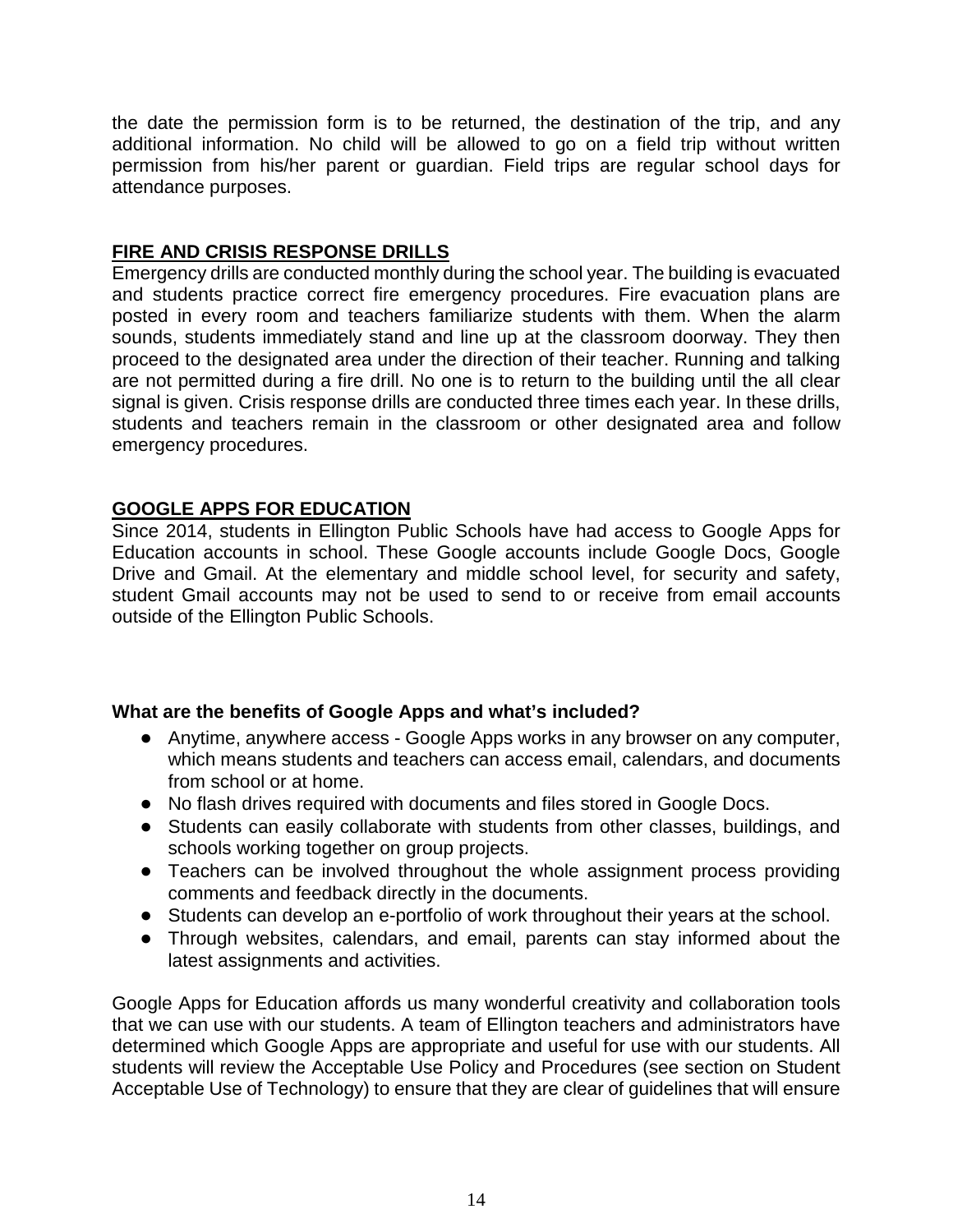safe and responsible use of district technology resources.

If you would like more information about Google Apps for Education, please visit this website[:Education Fundamentals](http://www.google.com/apps/intl/en/edu/k12.html)

## **HEALTH OFFICE PROCEDURES**

## **Administering Medications**

With seasonal problems including sore throats, flu, colds, bronchitis, asthma, allergies, etc., physicians may prescribe medications occasionally for your child. When medicine is prescribed two, three, or even four times daily, please ask your physician if it can be given before school, after school, supper time and/or bedtime to avoid having to bring it to school.

Connecticut State Law (CGS 10-212a) and Regulations require a written order from an authorized prescriber (physician, dentist, advanced practice registered nurse or physician's assistant) and parent/guardian written authorization for the school nurse, or in the absence of the school nurse, the school principal, teacher or their designee, to administer medications. Medications must be delivered directly to the school nurse by a parent or guardian. All prescription medication must be in the pharmacy prepared container with the proper pharmacy label attached. Non-prescription medication must be in the original, unopened packaging. Authorization forms are available in each school nurse's office, or at your physician's office. No more than a three month (90 day) supply can be accepted. No exceptions can be made to this law.

## **Reporting Illness**

Students with a medical condition that may expose others to contagious and infectious conditions may be excluded from school and referred for medical diagnosis and treatment. Before a child may return to school after an absence due to such a condition, a parent or guardian may be required to submit medical documentation that their child has recovered sufficiently to prevent exposing others. Additional information may be obtained from the school nurse. The following conditions must be met in order to attend school:

- 1. Chicken Pox Rarely seen due to the vaccine. Exclusion until rash/pox are scabbed over.
- 2. Conjunctivitis Exclusion depending on type (allergic, viral or bacterial) and severity of symptoms. Check with your school nurse.
- 3. Fifths Disease Communicable only prior to rash. No exclusion required. Provide a note to the school nurse from the health care provider if the student was seen by the provider.
- 4. Impetigo Lesions must be dry.
- 5. Ringworm Over the counter treatment may be used, and the area must be covered.
- 6. Scabies Exclusion until eight hours after treatment with a note from a health care provider.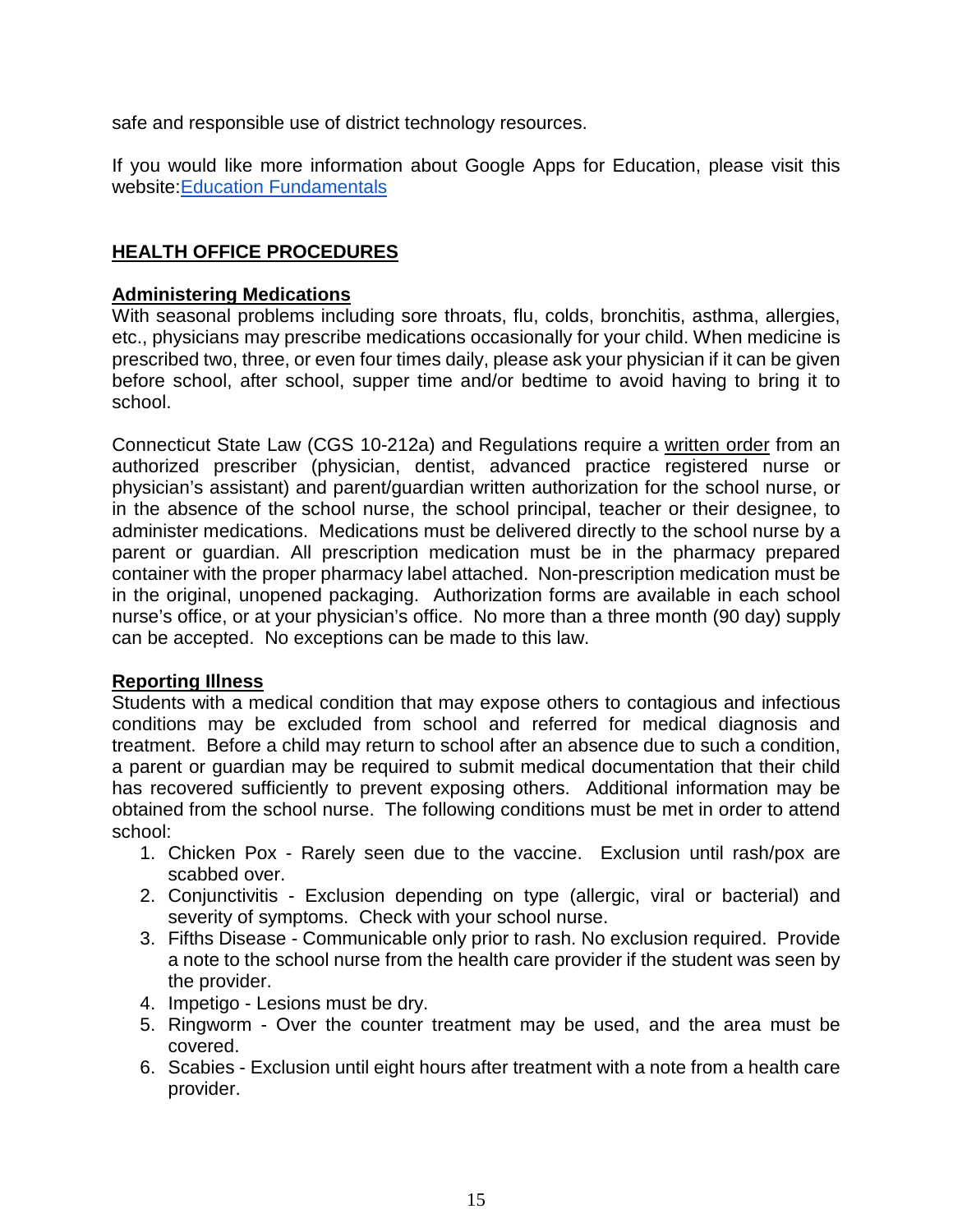- 7. Strep Throat Exclusion until 24 hours of antibiotic therapy and fever-free.
- 8. Hand, Foot & Mouth Disease Exclusion until the student is fever-free for 24 hours (without the use of anti-fever medication) and/or there is no drainage from sores.

#### **Pediculosis Protocol**

Head lice are a common condition in children ages 3-12 years of age. Lice do not transmit disease and are not a sign of poor hygiene. Lice are spread by direct head to head contact and sometimes by sharing personal items such as combs or hats. Studies have shown that transmission in the school setting is rare.

- 1. The school nurse will check an individual student for lice at the request of a parent, guardian or teacher and at the discretion of the school nurse.
- 2. The nurse will call the parent/guardian if evidence of head lice is discovered. The parent may pick up the student prior to dismissal time but is not required to do so. The student may take his or her regular transportation home at the end of the school day.
- 3. It is recommended that the parent seek advice from his or her health care provider. The school nurse will provide information to the parent/guardian that includes treatment options and prevention procedures. Siblings of students found to have lice will be checked by their school nurse.
- 4. The student and his or her parent/guardian should come to the health office prior to the start of the school day following treatment to be evaluated by the school nurse before returning to class. Most treatments recommend a second application a week to ten days after the first one. The student will be checked again during that time.

#### **Health Assessments**

A physical examination by a qualified practitioner is required prior to attendance for all kindergarten students and for new students at any level per state law (C.G.S. 10-204a, 10-206 and 10-214). Physical examinations must have been conducted within one year of entry. A physical examination is also required at the sixth grade. This examination must be conducted after January 1<sup>st</sup> of the fifth grade year and before April vacation of the sixth grade year. The Board of Education will provide assessments free of charge to students whose parents meet the eligibility requirements for free and reduced price meals.

The school health office will conduct vision and audiometric screenings for students in kindergarten and grade one and again in grades three, four and five. Postural screenings will be conducted for female students in grade five.

## **HEALTH SERVICES**

The school health office is designed to provide care to students who become ill or are injured while in school.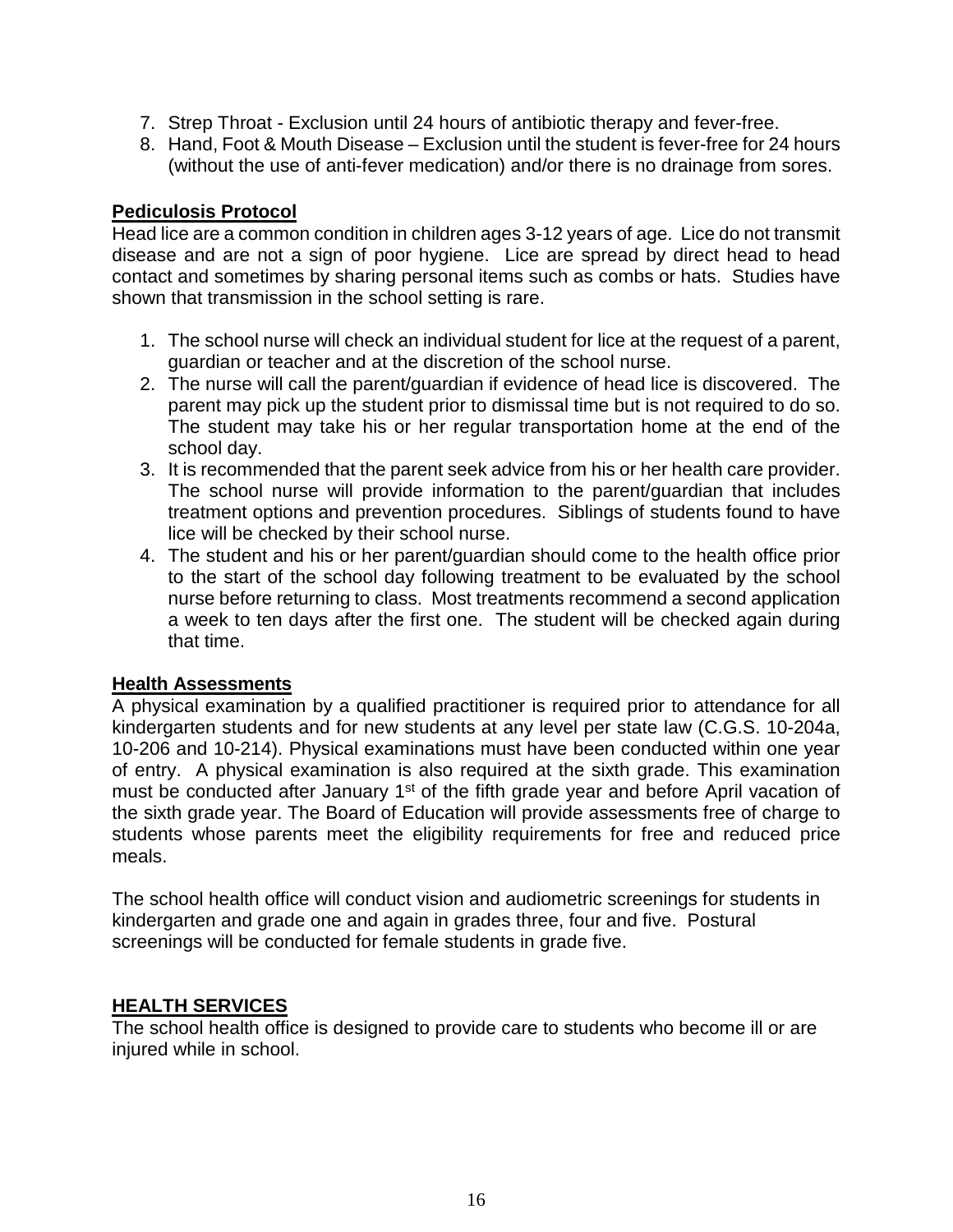A cumulative health file is maintained for each student. This file includes notations of past illnesses, results of physical examinations, and other pertinent health information. Scoliosis and hearing tests are administered to students in grade eight. The results are provided to the parents.

Parents are notified of any deviation from the normal pattern of health and suggestions are given for follow-up. It is likewise important that parents notify the school nurse in case of a student's illness. If a student is to be excused or limited for an extended period from participation in school activities, he/she is required to bring a statement signed by a physician. The school nurse is available to parents and students for conferences regarding health issues.

## **Administration of Medication** - Refer to [BOE Policy 5141.21](https://www.ellingtonpublicschools.org/uploaded/District_files/boe/policy/Policy_Manual/BOE_Policy_2019_07_03.pdf)

Administration of medication means any one of the following activities: handling, storing, preparing or pouring of medication; conveying it to the student according to the medication order; observing the student inhale, apply, swallow, or self-inject the medication, when applicable; documenting that the medication was administered; and counting remaining doses to verify proper administration and use of the medication. The administration of medication is regulated in a twenty page BOE policy. Please refer to the full document for more information or consult with the school's health care professional.

## **Communicable/Infectious Diseases**

Students with any medical condition which within the school setting may expose others to disease or contagious and infectious conditions may be excluded from school and referred for medical diagnosis and treatment. Additional information concerning this may be obtained from the school nurse.

Before a child may return to school after an absence due to such a condition, parents and students may be required to submit medical evidence that their child has recovered sufficiently to prevent exposing others.

## **Defibrillators in schools (AEDs)**

Each elementary school has automatic external defibrillators (AEDs) and school personnel trained in AED operation and cardiopulmonary resuscitation (CPR). The AEDs and trained personnel will be available during the school's normal operational hours, at school sponsored athletic events and practices on school grounds, and at school-sponsored events not taking place during normal school operational hours. The school also has an emergency action response plan addressing the use of trained school personnel to respond to individuals experiencing sudden cardiac arrest or similar life threatening emergencies.

## **Disabilities**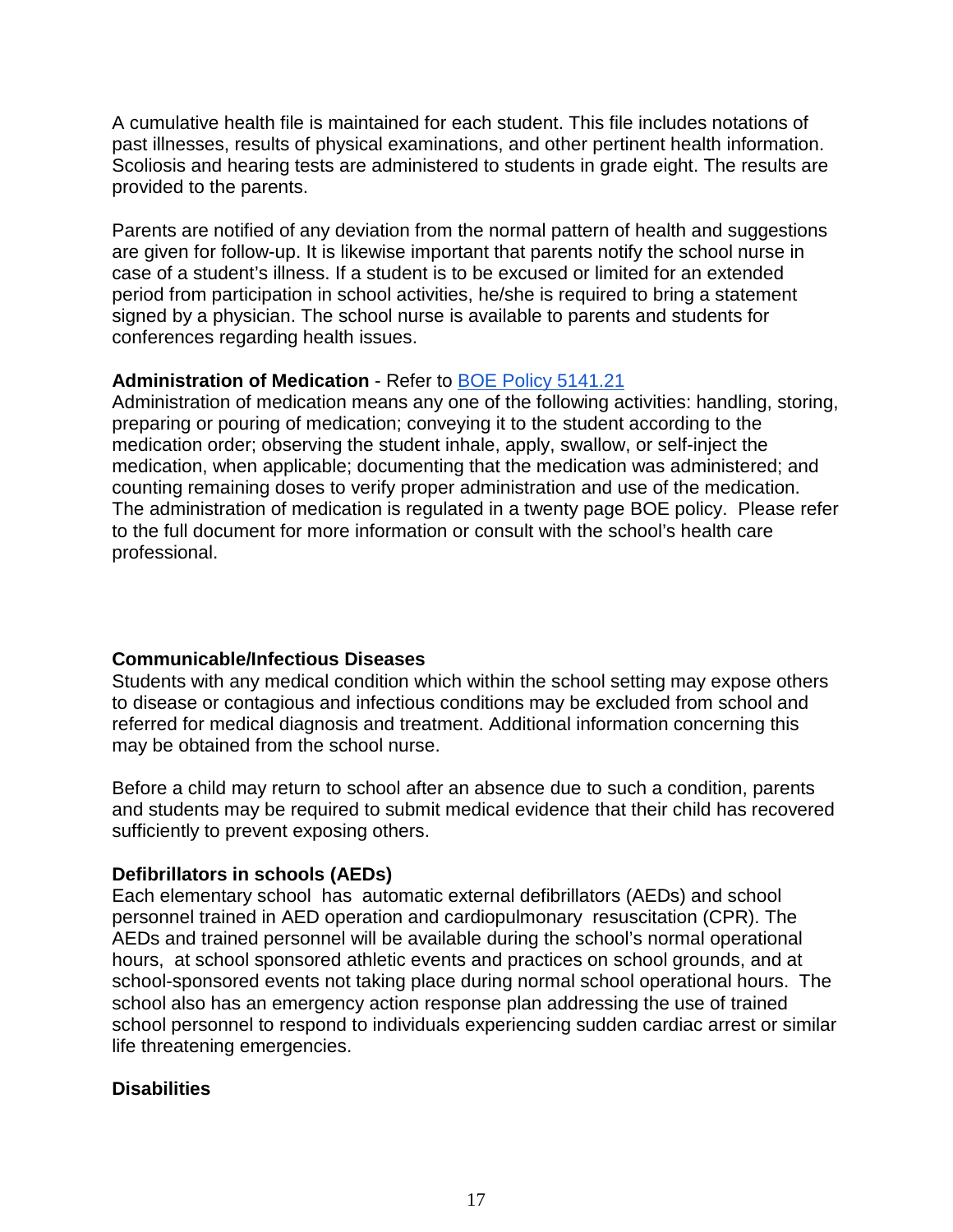The Ellington school district will not discriminate on the basis of disability as required under ADA, IDEA and Section 504 and C.G.S. 10-76a and any similar law or provision.

#### **Emergency Medical Treatment**

Parents are asked each year to complete an emergency information form for use by the school in the event of a medical emergency.

## **Health Records**

School nurses maintain health records using the Connecticut 'Health Assessment and Record Form'. These records are accessible to certified staff working with the child and school health aides if permission is granted by the nurse or building administrator. Parents may request to inspect the health records of their child. Copies may be provided if requested. Original copies of the record are sent where a student transfers to another school in the state. If moving out-of-state, a copy will be forwarded. Health records are maintained for at least six (6) years after the student graduates. The District will comply with the requirements of the Health Insurance Portability and Accountability Act (HIPPA) to maintain the privacy of protected health information.

A diabetic student may test his/her own blood glucose level per the written order of a physician or advanced practice nurse stating the need and the capacity of the student to conduct self testing. Such self testing shall be done in accordance with the guidelines issued by the Commissioner of Education.

## **Homebound Instruction**

Home instruction is available to students who are unable to attend school for medical and/or mental health reasons for a period of two weeks or longer as diagnosed by a physician, psychiatrist with proper documentation on the school form provided to the parents for the physician to complete. A 504 meeting or a Planning and Placement Team will also be scheduled as necessary. Home instruction may also be provided for those students who have been excluded from regular school attendance for disciplinary reasons. Contact Dr. Kristy LaPorte, Director of Special Services, 860.896.2300.

#### **Homeless Students**

Homeless students, as defined by federal and state legislation (McKinney-Vento Act), will have all programs, services, and transportation that other students are entitled to and they may continue to attend the school of origin. The local liaison for homeless children is Dr. Kristy LaPorte, Director of Special Services at 860.896.2300. Please contact her for further information.

#### **Immunizations**

All students must be immunized against certain diseases and must present a certificate from a physical or local health agency. If the student should not be immunized due to medical or religious reasons, a statement from a physician or the parent as appropriate must be provided. The required immunizations are: Diphtheria, Tetanus, Polio, Pertussis, Measles, Mumps, Hepatitis A, Hepatitis B, Varcicella (Chickenpox),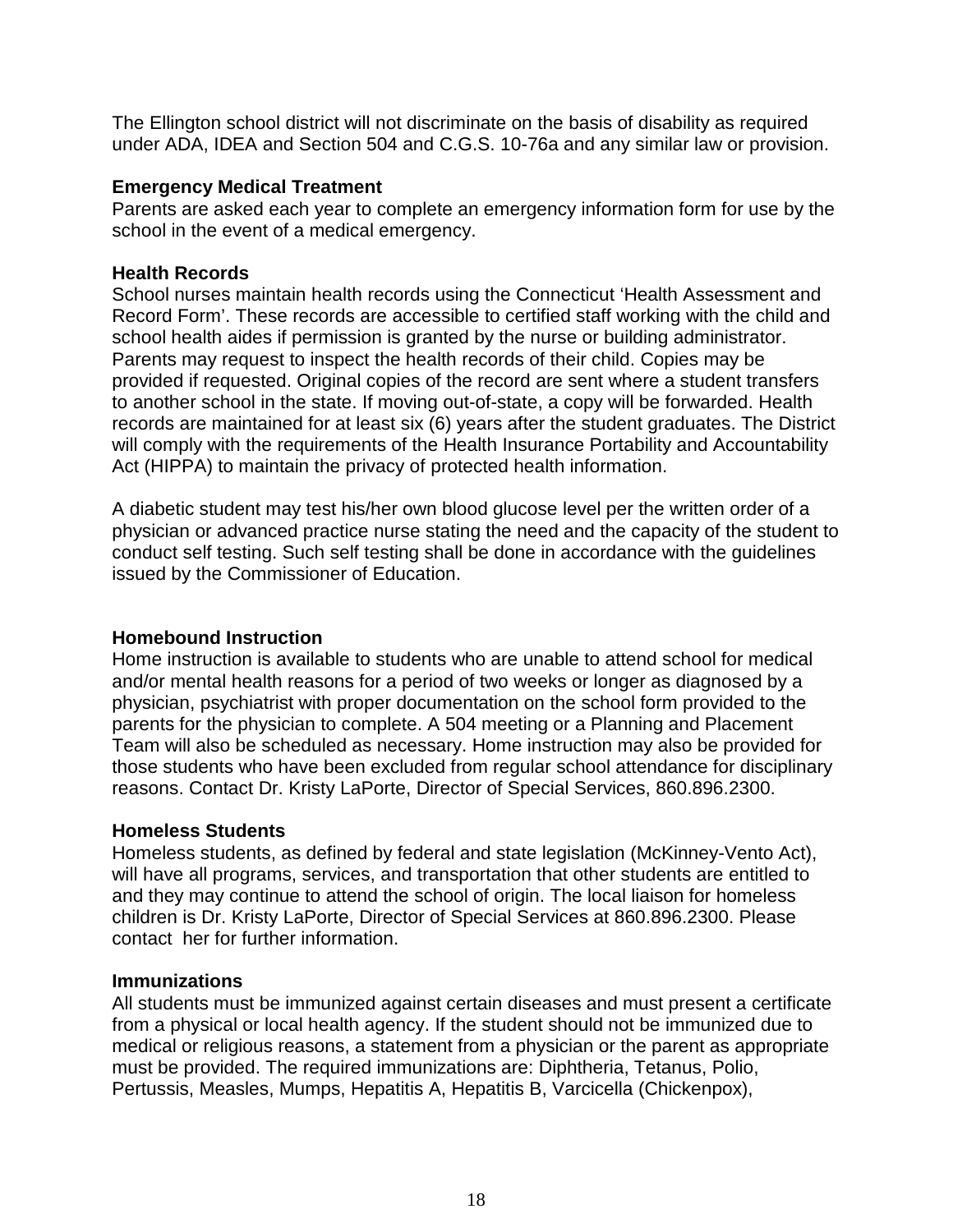Meningococcal, Pneumococcal, Rubella and Hemophilus Influenza Type B. Parents or guardians of any children unable to have the mandated immunizations prior to initial school entry and the boosters as required in the later grades may have the immunizations, on the recommendation of the Board of Education, be paid by the town.

In addition to the required immunizations for initial entry into school for kindergarten, regular and special education preschool programs, additional immunizations are required for entry into seventh grade and for entry into eighth grade. The school must enroll any homeless student even if the student is unable to produce the required medical and immunization records.

For further information regarding immunizations contact the school nurse.

## **Physical Examinations**

A physical examination by a qualified practitioner is required prior to attendance for all kindergarten students and for new students at any level per state law (C.G.S 10-204a, 10-206 and 10-214). In accordance with C.G.S, section 10-206, the Ellington Board of Education requires each sixth grade student to have a health assessment during the sixth grade year. This mandated health assessment must be performed anytime from January 1<sup>st</sup> of a student's fifth grade year through May 1<sup>st</sup> of the sixth grade year, and must be performed by a legally qualified practitioner of medicine (M.D. or D.O.) who is licensed in this or another state, or by a qualified registered nurse (R.N) or advanced practice registered nurse (A.P.R.N.) or a physician assistant (P.A.) licensed to practice in this state.

The health assessment must be documented on the State Department of Education's required health assessment record (HAR-3) or "blue form", and must include, but need not be limited to, the following:

- 1. Review and update the state-mandated immunizations to ensure compliance with requirements (obtain information from the health office).
- 2. Hemoglobin or hematocrit, blood pressure, height, weight, vision, hearing speech, postural and gross dental screenings;
- 3. Risk assessment for tuberculosis. If the student is in a high risk group, a Mantoux test for tuberculosis sensitivity must be administered and the test results must be documented on the form;
- 4. Chronic disease assessment

For your information: CT colleges now require students to have the meningococcal vaccine for college entry; other states may require this for college entry as well.

If a parent or legal guardian (or a student who is 18 years old or an emancipated minor) objects on religious grounds to:

- 1. the state-mandated health assessment, a signed statement to that effect must be submitted to the school nurse.
- 2. Immunization, a signed copy of the Immunization Exemptions and Exclusions-From School form must be already on file or submitted to the school nurse along with the complete HAR-3 form.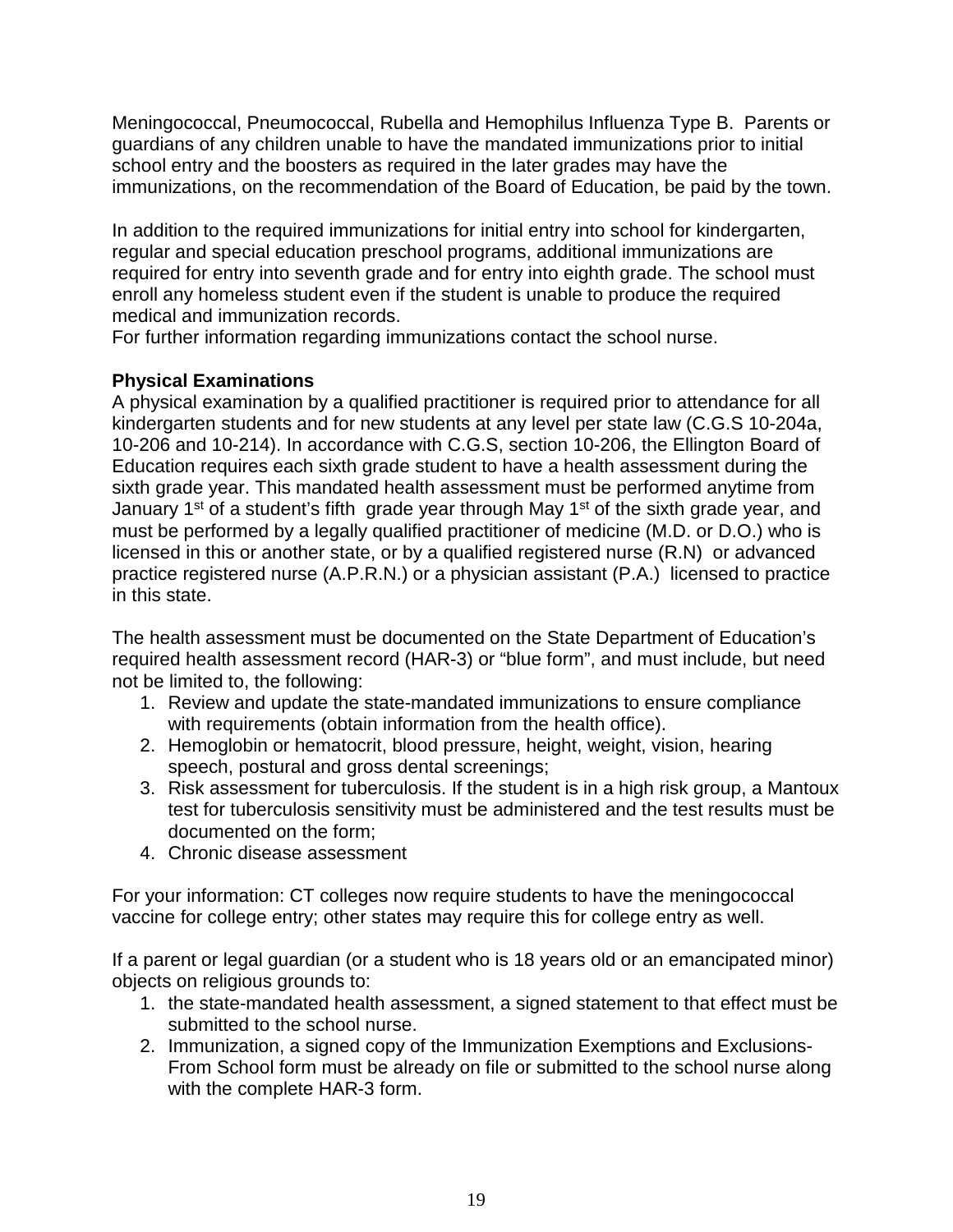If a mandated immunization is contraindicated for medical reasons, a written statement for the health care provider, including the reason for the deferment, must be submitted to the school nurse along with completed HAR-3 form.

The HAR-3 form is reviewed by the school nurse and filed in the student's confidential school health record. If you have questions or confidentiality concerns, please speak with the school nurse.

Families who may require financial assistance in order to obtain a health assessment for their child should contact the school nurse.

#### **INSURANCE**

An annual insurance policy is offered to students. Parents may choose 24 hour coverage or school time only coverage. The policy clearly states provisions and procedures for claims. Claim forms may be obtained from the school nurse. The school system does not endorse or profit from this program, but rather offers the insurance as an optional service to parents.

Low cost or free health insurance is also available to families through the Connecticut HUSKY Plan (Healthcare for Uninsured Kids and Youth). The federal comprehensive health insurance program is available to children up to age 19 through the Connecticut Department of Social Services. Information is available at 1-800-877-CT HUSKY, or at www.huskyhealth.com

#### **LOST AND FOUND**

Please label sneakers, physical education clothing, outerwear, and lunch boxes with your child's name. Please check with the school office for lost items.

#### **NOTES FROM HOME**

Students should bring written notes from parents or guardians under the following conditions:

- 1. When requesting early dismissal. The parent should state the reason.
- 2. When a parent is picking up a child after school. The child must be picked up and signed out from the school office.
- 3. When a child has been absent from or tardy to school. The parent should state the reason for the absence and the dates of absences. Notes are to be brought in on the child's first day back to school. The administration reserves the right to require physician or other appropriate certification for absences in excess of five (5) consecutive days or a total of fifteen (15) days in any school year. Otherwise, absences are considered unexcused.
- 4. When the family is moving out of the area served by the school. A note should be sent in several days before the move to allow time to prepare necessary transfer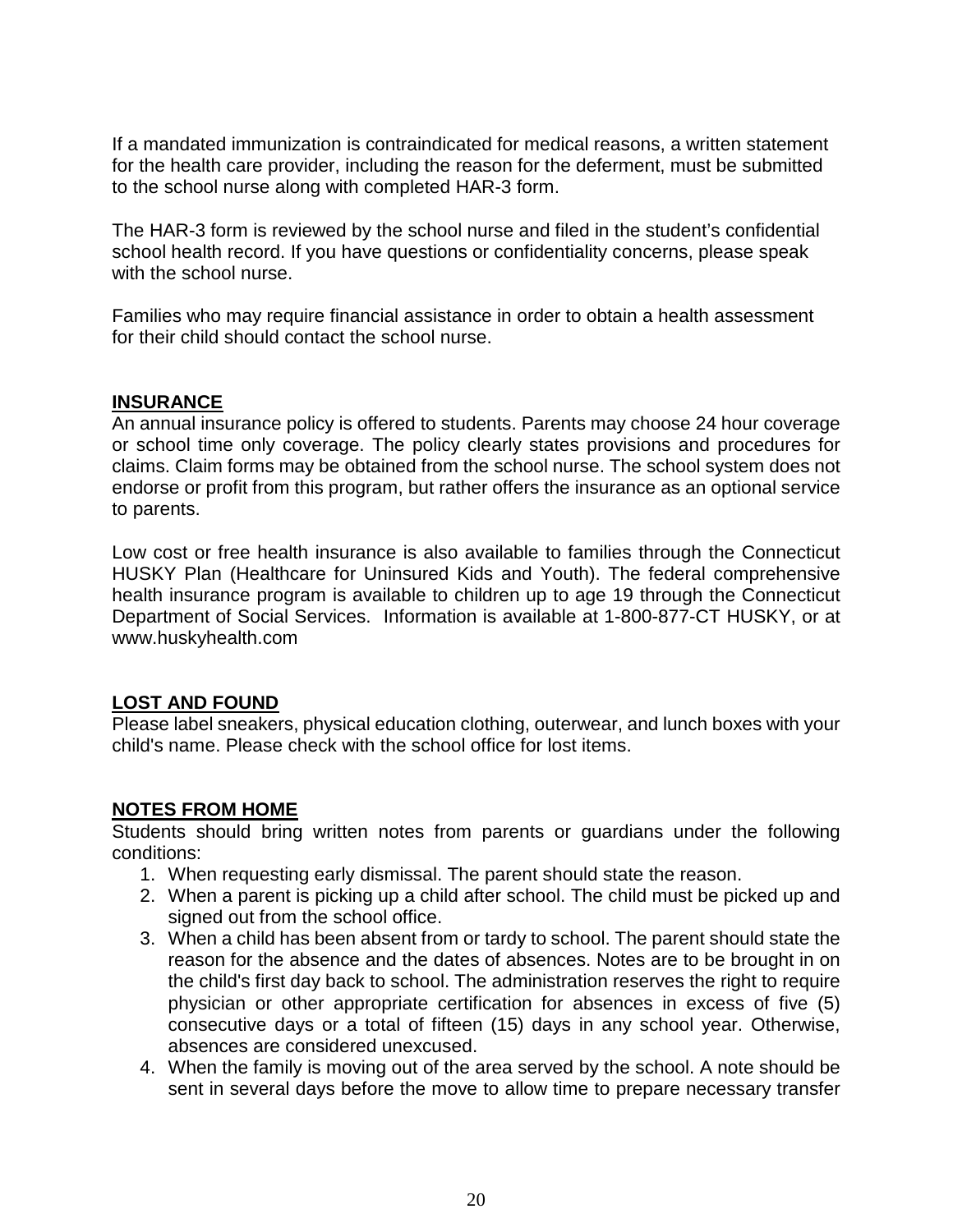forms and records.

- 5. When a child is to go home other than in the usual manner.
- 6. When someone other than the parent is temporarily responsible for the child.
- 7. When telephone or other contact numbers have changed.
- 8. Any variation from the routine program.

## **PARENTAL CONCERNS**

Ellington Board of Education Policy #1312 encourages parents to express their concerns with the school system and/or its employees when motivated by a sincere desire to improve the quality of the educational program. Parents are encouraged to present concerns regarding employee performance directly to the employee involved, in an effort to resolve the matter with the employee directly. However, a parent not satisfied with an employee's response to his/her concern may also communicate such concerns directly to the employee's immediate supervisor. If necessary, parents may also address concerns directly with appropriate administrators and/or the Superintendent of Schools. When a parent raises a concern with an administrator, the administrator will take the steps that he/she deems appropriate to investigate and/or resolve the situation.

## **PESTICIDE APPLICATIONS**

Public Act 99-165 is a law which requires schools to allow parents, guardians, and staff to be placed on a registry to be notified each time the schools are going to apply pesticides. *Parents, guardians, and staff may register to receive notice each time pesticide is going to be applied. Parents who wish to be notified for the current school year should call the school and request to be put on the Act 99-165 registry.* Ellington Public Schools has adopted the Integrated Pest Management (IPM) Program to deliver safe and effective pest control*.* We hire a state-licensed company for any application to the schools. Safety is always our most important consideration. From time to time, emergency applications may be needed. Those registered will receive notification of emergency applications (i.e., bee or wasp spraying) as soon as possible. Information on pesticide application is also posted on the district website under "District Information".

## **PETS**

Children are not allowed to bring pets to school. If a child wishes to bring in a pet to show the class, the parent must first check with the teacher and the principal. The pet is to be brought in at the designated time by the parent and then returned home.

## **PLAYGROUND RULES**

- 1. There is no playground supervision provided for nonschool hours or activities.
- 2. Clothing appropriate for the season should be worn on the playground. If a child does not have boots, he/she must stay on the blacktop while snow is on the ground. Children should not slide, sit, or play in the snow in a manner as to become soaked. Flip flops are not considered safe footwear for playground activities.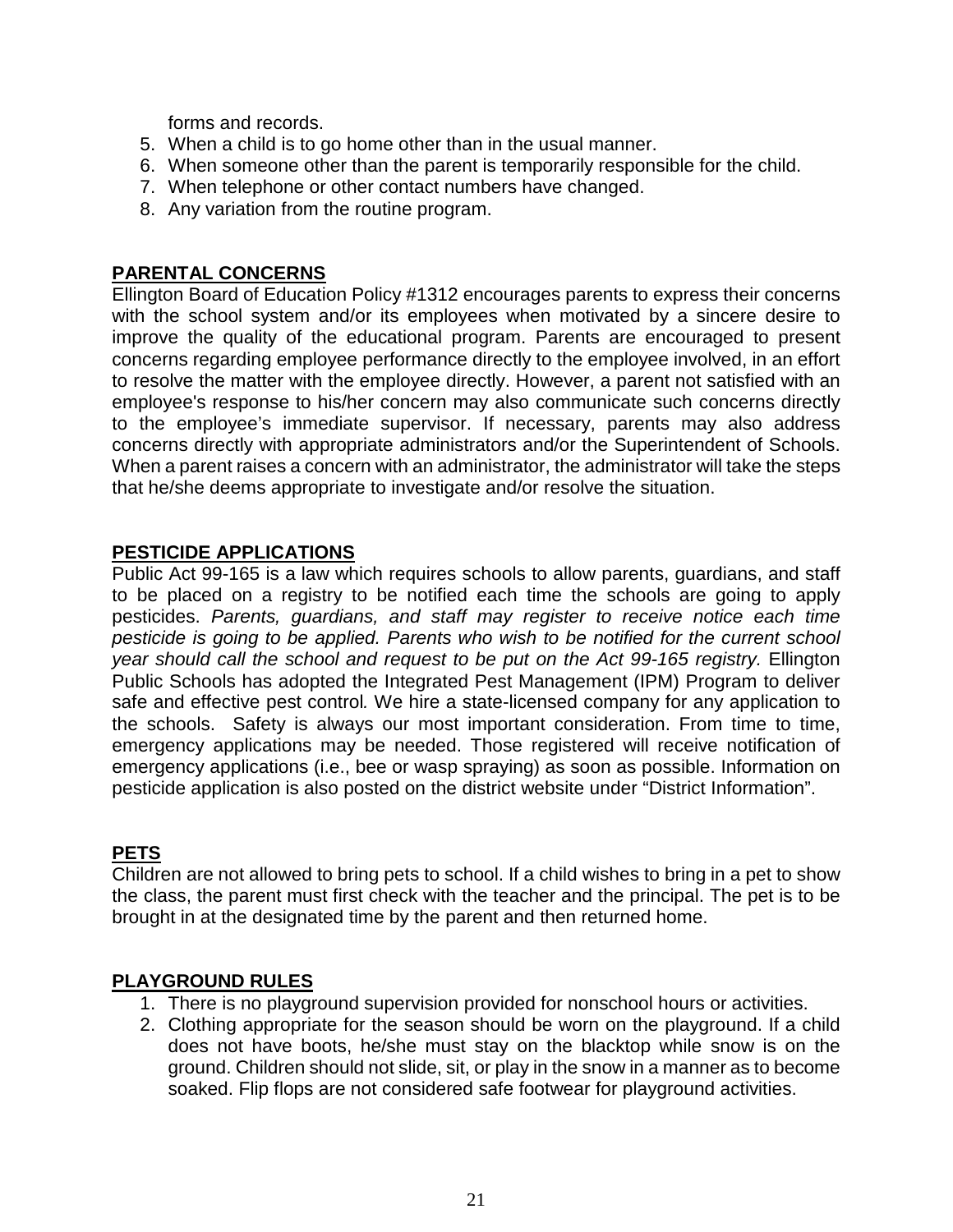- 3. No student is allowed to throw snow, rocks, or any object that could injure another person.
- 4. There will be no fighting on the playground or in any other part of the school.
- 5. Disruptive behavior will not be tolerated on the playground. Students will be assigned to time-out periods when an infraction occurs. Persistent or more serious incidents will be reported to the principal.
- 6. Students are to stay on school property at all times.
- 7. Students are to respect all adult supervisors and follow instructions at all times.
- 8. Care must be taken with playground equipment in order to avoid injury. Students should not play near swings, slides, or climbing equipment when they are not using this equipment.

## **REPORT CARDS**

Report cards are issued three times per year in December, March, and on the last day of school. Conferences are held at the end of the first and second trimesters. Students may participate in conferences to share their work, progress, and future goals. Parents of students receiving special education will receive updates on progress toward meeting the goals and objectives in their IEP (Individualized Education Program).

## **RESPECT FOR SCHOOL PROPERTY**

Theft and Vandalism:

- 1. Parents will be informed of the infraction immediately.
- 2. Restitution must be made as soon as possible.
- 3. Second offenders will not be readmitted to school unless accompanied by a parent at a scheduled conference concerning the infraction.

## **SALUTING THE FLAG**

Teachers provide students the opportunity to salute the flag and recite the pledge of allegiance as part of the daily opening exercises.

## **SCHOOL CLOSINGS OR DELAYS**

When there is no school or a delayed opening due to inclement weather or other emergency, an announcement will be made over radio station WDRC, television stations WVIT Channel 30, WTNH Channel 8, and WFSB Channel 3; and the district website, www.ellingtonschools.org. The district also makes use of the Infinite Campus messenger system. This system is designed to use phone and email to provide timely communication to parents and staff members on matters such as snow days, early dismissals, and school or district emergencies. The district will use the contact information on file to send messages to you. More information is available on the district website: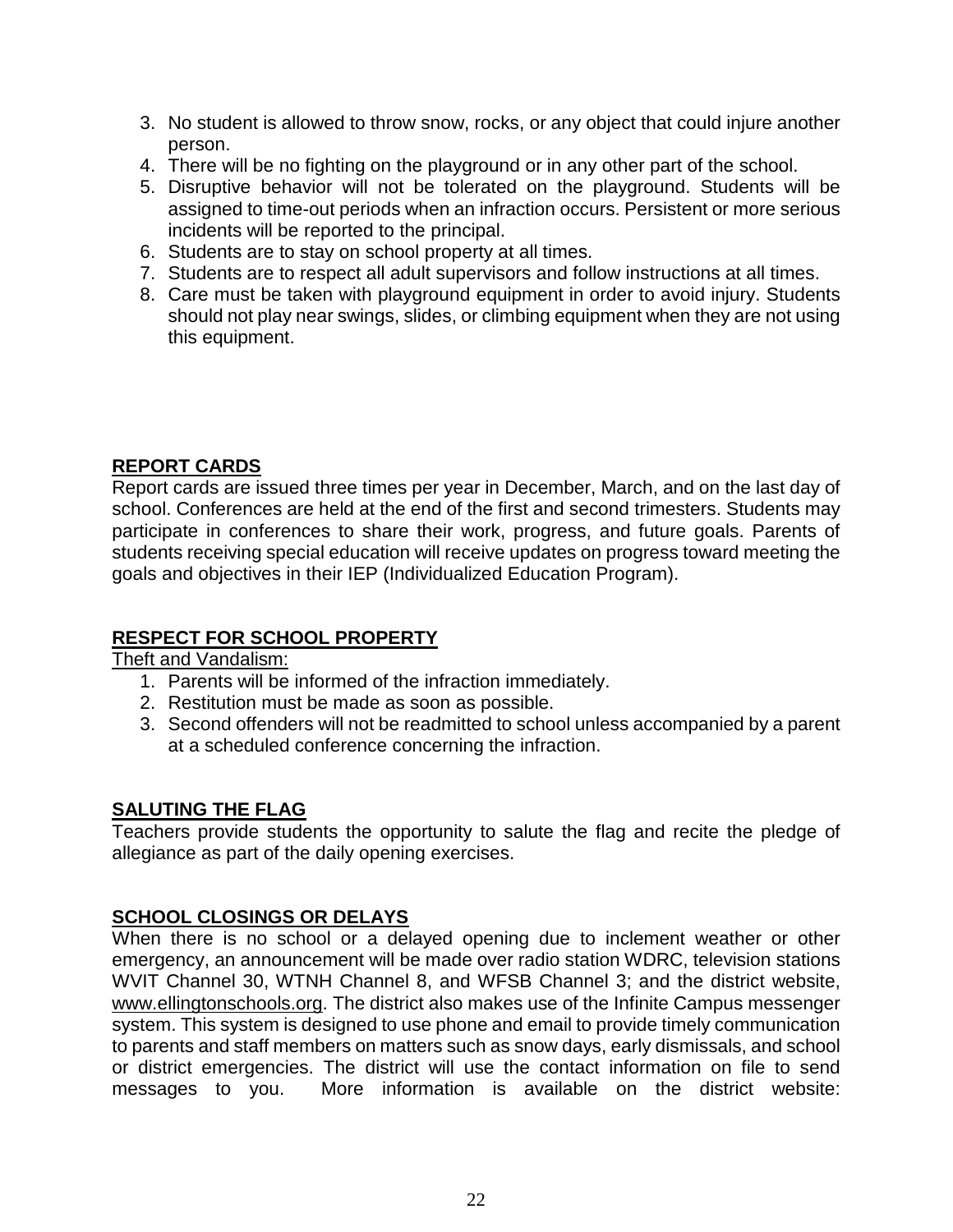#### [www.ellingtonpublicschools.org.](http://www.ellingtonschools.org/)

If school is closed for inclement weather, all activities at the schools are canceled for the day. In the event of an early closing due to inclement weather, parents who are away from home should arrange emergency shelter for their children with a neighbor or friend. Please anticipate the potential for an early closing, make appropriate arrangements, and discuss these arrangements with your child.

## **SCHOOL SECURITY**

All school doors are locked or monitored while school is in session. Anyone visiting the school is required to check in at the office and wear an identifying badge while in the school. Surveillance cameras are in use in all schools. Children will be dismissed only to a designated adult. These measures are not intended to keep visitors away from the schools, but to assure the safety of all students, staff, and visitors.

## **SCIENTIFIC RESEARCH-BASED INTERVENTIONS**

As a result of changes in federal law, Ellington Public Schools have implemented Scientific Research-based Interventions (SRBI). SRBI is a way to provide support and instruction to children who are struggling to learn. A child's progress is studied and findings are used to make decisions about teaching and other learning supports.

SRBI are most commonly used in addressing needs in the areas of reading, math, and behavior. A continuum of support is developed by school districts and programs to meet the needs of the children they serve. The SRBI framework has three tiers. Each tier provides differing kinds and degrees of support.

All children receive high quality curriculum and instruction in the general education classroom or program (Tier I). The school conducts universal common assessments, which help schools identify children who may need more support or other types of instruction. As a result, students may be identified as needing help in addition to the high quality instruction they are receiving in Tier I. Additional teaching strategies or methods that have been proven to be effective in helping children learn are used (Tier II). These teaching methods can happen in large or small groups, in or outside the classroom.

Another key component to SRBI is progress monitoring. Progress monitoring is a way for teachers to better understand a child's needs and demonstrate the growth children are making in a specific area. It shows how well the instructional strategy is working. It includes observations and other types of assessment. Progress monitoring helps determine whether a strategy is successful or needs to be changed. When progress monitoring shows that a child has not responded to the additional help, another approach or strategy may be tried. However, when a higher level of support is needed, children are given the individualized instruction they need to be successful learners (Tier III).

SRBI does not replace the special education process. If at any time parents believe their child has a disability that is affecting his or her learning, they have a right to request an evaluation for special education. SRBI cannot be used to delay or deny this evaluation if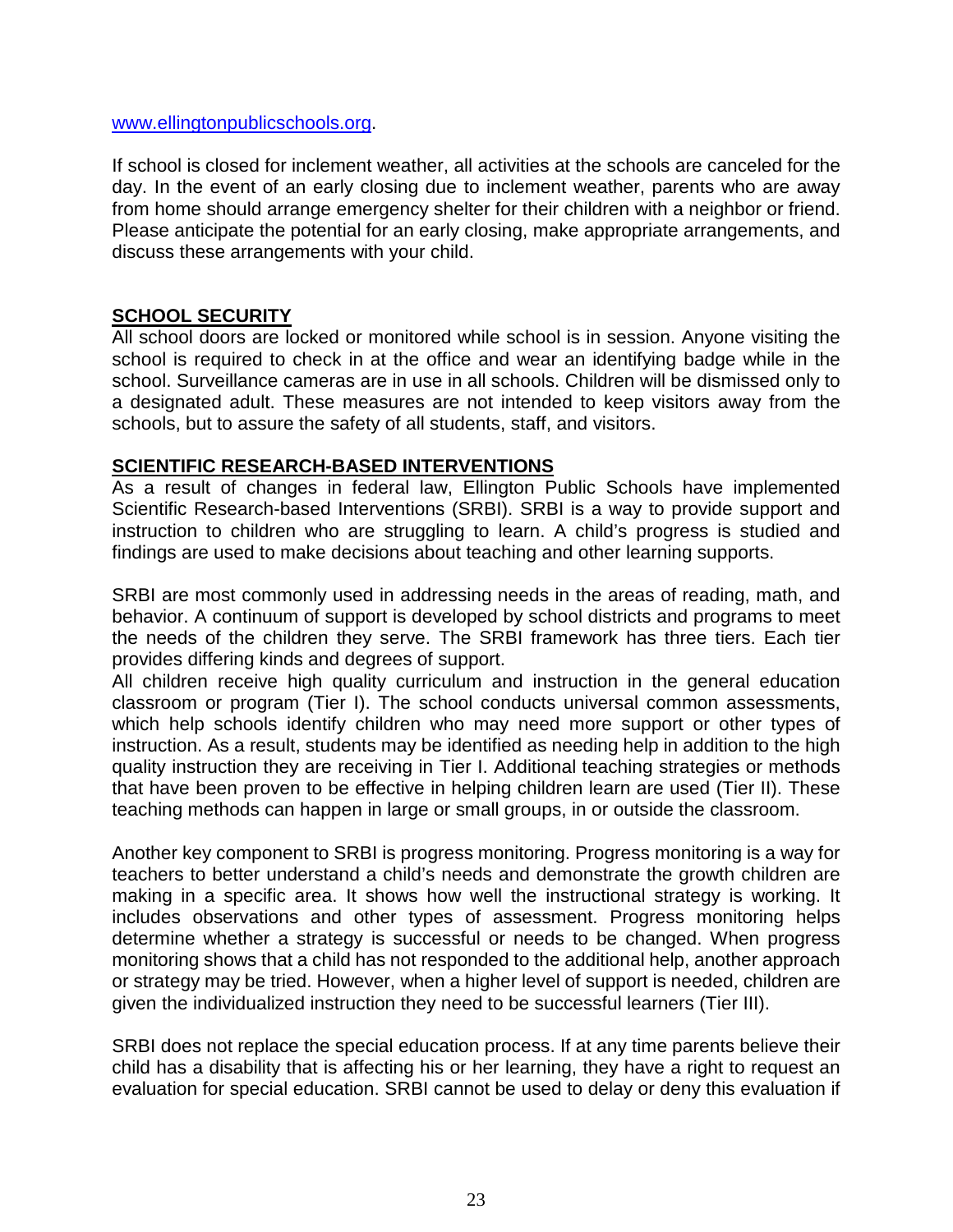the child is not making progress in learning and the lack of progress is not due to the lack of instruction. In addition to the information gathered through SRBI, other forms of evaluation must occur to determine if a child is eligible for special education and parent's written consent is required for the evaluation.

Source: *Using Scientific Research-Based Interventions: Improving Education for All Student*: *A Family Guide*, Connecticut State Department of Education

## **SEVERE FOOD ALLERGIES AND OTHER POTENTIALLY LIFE THREATENING ALLERGIES**

Ellington schools make every effort to raise the awareness of faculty, staff and students about severe food allergies and other potentially life threatening allergies. Should you have any specific concerns about your child's severe food allergy or other potentially life threatening allergy, please contact the school health office and complete a health alert form. Parents are encouraged to contact the school bus company and provide them with a copy of the health alert form. Parents are encouraged to call the school for an appointment to discuss their child's severe food allergy or other potentially life threatening allergy before the start of the new school year.

## **SEX DISCRIMINATON AND SEXUAL HARASSMENT**

Neither sex discrimination nor sexual harassment will be tolerated in the Ellington School District. The Board of Education prohibits any form of sex discrimination or sexual harassment by students, personnel, individuals under contract, or volunteers subject to the control of the Board of Education. Employees who engage in sex discrimination or sexual harassment will be subject to discipline, up to and including termination of employment. Additional information, including definitions and complaint procedures can be found on the district website, [www.ellingtonpublicschools.org.](http://www.ellingtonschools.org/) Questions, complaints, and other matters concerning sex discrimination or sexual harassment can be directed to the district's Title IX Coordinator, Dr. Kristy LaPorte, at 860-896-2300.

## **SILENT MEDITATION**

Section 10-16a of Connecticut General Statutes requires each local and regional board of education to provide an opportunity for silent meditation for teachers and students at the start of each school day.

## **SPECIAL SERVICES**

Ellington Public Schools provide special education services for those students identified under the Individuals with Disabilities Act (IDEA). A student or parent with questions about these services should contact Dr. Kristy LaPorte, Director of Special Services. For more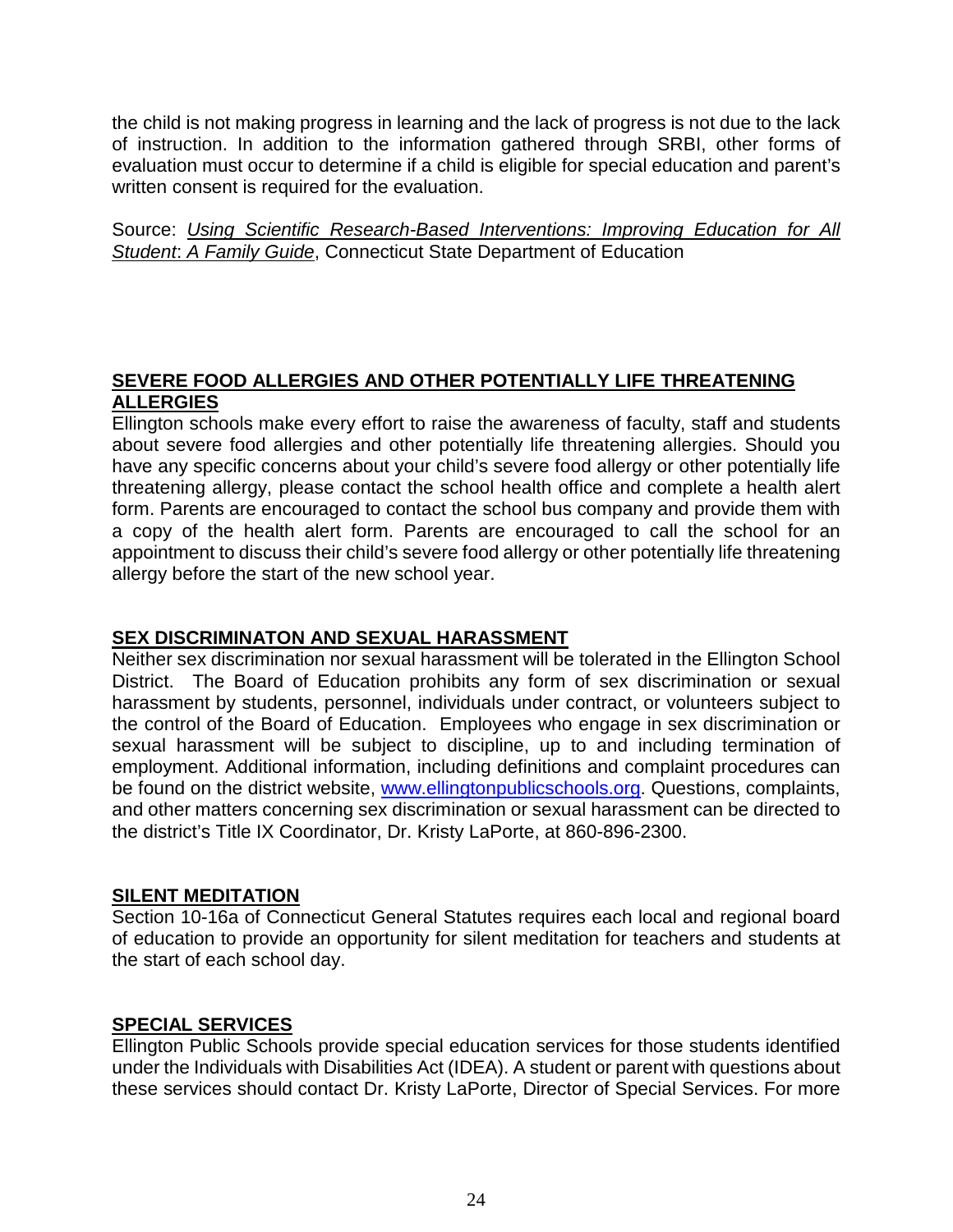information, visit the district website: [www.ellingtonpublicschools.org;](http://www.ellingtonpublicschools.org/) from the home page of the website, click on the top tab for District Information, then Departments, then Special Services.

## **STUDENT ACCEPTABLE USE OF TECHNOLOGY**

The mission of the Ellington Public Schools' technology initiative is to improve learning and teaching through access to information, research, teacher training, collaboration and dissemination of successful educational practices, methods, and materials. The Ellington Public Schools support access by students to rich information resources along with the development by staff of appropriate skills to analyze and evaluate such resources.

The use of computers and related technology supports the curriculum and enhances communication. Users, students and staff will access a vast scope of information available in the school system, as well as connections to global resources via the Internet. Since neither the Ellington Public Schools nor any of its staff controls the content of the information available on the Internet, users must be aware that some of the information may be controversial or offensive. Users encountering such controversial or offensive information should exit the site and contact their teacher or school administration.

Students are responsible for good behavior on school computer networks just as they are in a classroom, and general school rules for behavior apply. Thus, all users are expected to act in a responsible, ethical and legal manner, in accordance with Board of Education policy. Students shall not use electronic devices in a manner that poses a threat to academic integrity, disrupts the learning environment, or violates the privacy rights of others, including but not limited to unauthorized photos or recordings. Students shall not record audio or video without the explicit permission of authorized staff. Students shall not send, share, view, or possess pictures, text messages, e-mails or other digital material depicting sexually explicit or offensive content on a cell phone or other electronic device while the student is on school grounds, at school-sponsored events or on school buses or vehicles provided by the district. The definition and determination of offensive content is at the sole discretion of the administration. Failure to adhere to these guidelines will result in disciplinary action that may include loss of computer access, referral to legal authorities or other administrative action.

## **Ellington Public Schools (EPS) Accounts**

● EPS provides various student accounts to facilitate the use of technology in the classroom. These accounts include an EPS login to computers, Internet and the school portal. In addition, students grades 3-12 will have an EPS Google Account that provides access to the Google Apps for Education tools, such as Google docs, Gmail and other features. In addition, students in gr. 1-2 will have an EPS Google Account (without email access). Beginning in grade 6, students will have a Naviance account for college and career planning and to assist with the management of student success plans.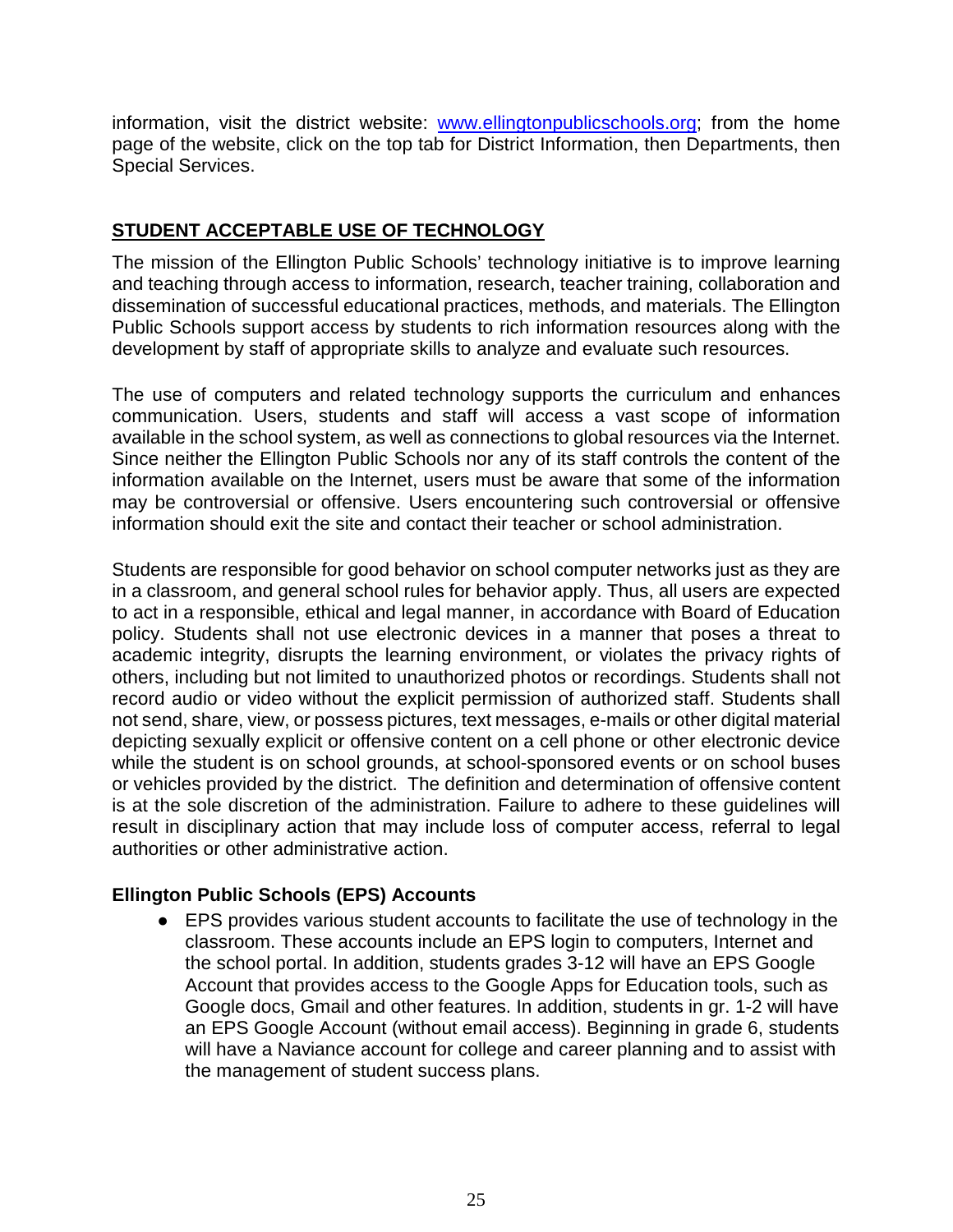- Individual teachers may also use applications that require the creation of additional student accounts to support student learning and facilitate communication with students and parents. The specific applications used will be posted on the district website as Ellington Public Schools Approved Apps/Accounts and may by accessed through this link [here](https://docs.google.com/spreadsheets/d/1zO7KCaCMyiuRCiqb8mp2AvSZfD-fnvSsB0_6OBIN1cQ/edit?usp=sharing)
- School accounts and associated files are not private and may be inspected at any time without prior notice by any administrator, teacher, or network administrator.
- No person may use another individual's account with or without his or her permission.

## **EPS Technology**

Vandalism to any EPS technology, including uploading viruses, is prohibited. Failure to comply with any part of this policy may result in disciplinary action as deemed appropriate by the district's administration including, but not limited to, financial compensation for damages caused by the student.

## **Network Access**

Ellington Public Schools provides content filtered Internet access for student use. Circumventing the content filter to access blocked websites is not permitted.

## **Ethical Use of Information**

Students shall comply with Ellington BOE Policy #5131.81 (Use of Electronic Devices) and shall not use electronic devices in a manner that poses a threat to academic integrity, disrupts the learning environment, or violates the privacy rights of others, including but not limited to unauthorized photos or recordings.

## **Bring Your Own Device (BYOD)**

- EPS allows students to bring their own technology into the classroom as a tool for learning for grades 5-12. Use of student owned devices is permissible only when deemed appropriate by teachers or school administration.
- Each student is responsible for the proper care of his or her personal device and its security. EPS is not liable for theft or damage to personal devices.
- EPS reserves the right to inspect a student's personal device if there is a reason to believe that the student has violated Board policies, school rules, or has engaged in other misconduct while using a personal device at school.
- Personal devices may not be plugged into the wired network (EPS LAN). Access to the wireless network is allowed using a student's district computer account.
- At EMS and the elementary schools, cellular phones should be turned off and left in lockers or backpacks during the school day to ensure a quiet, attentive learning environment that is free of disruptions.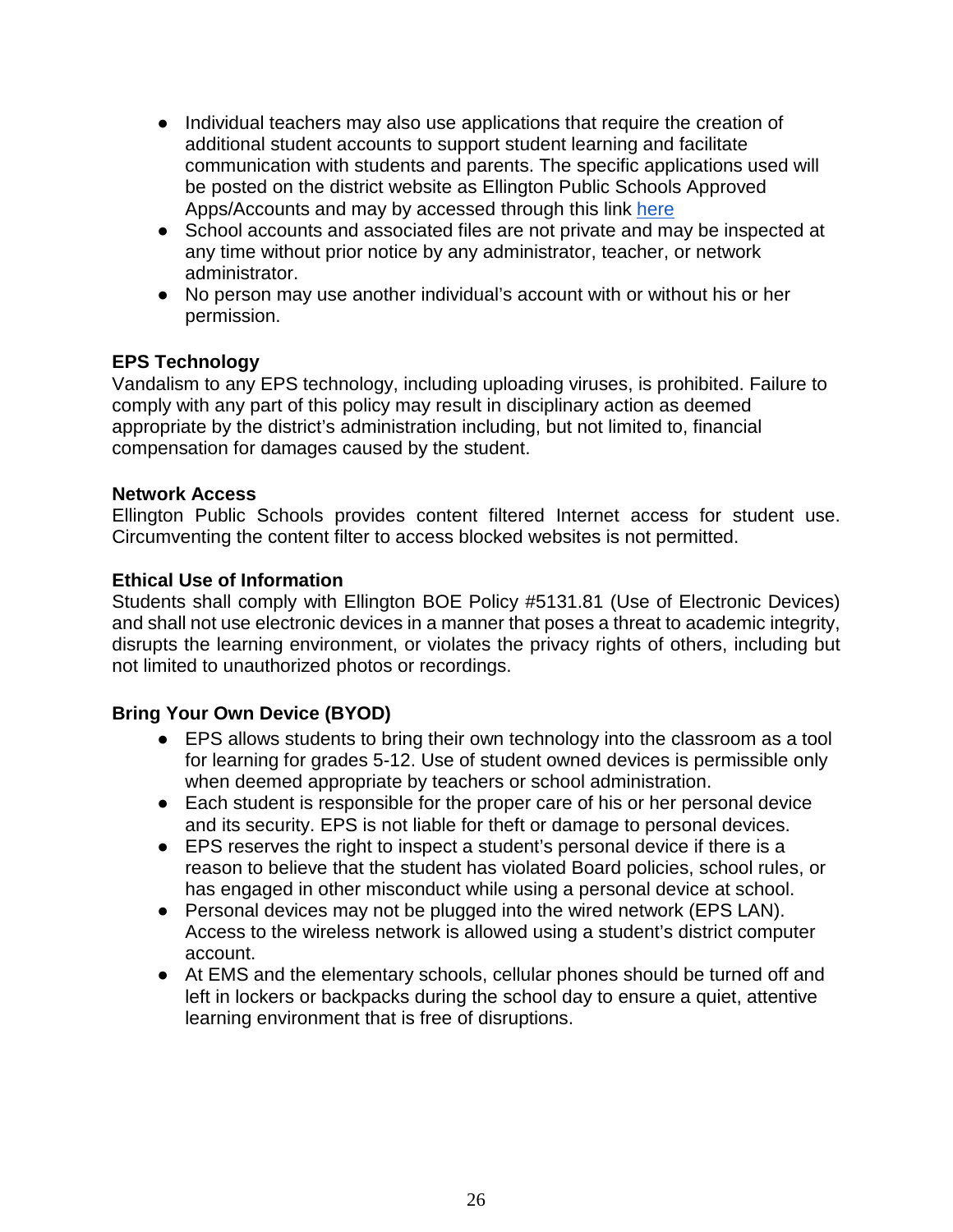## **1 TO 1 DEVICES AND INSURANCE OPTIONS**

Ellington Public Schools will continue our one-to-one chromebook initiative for all students in grades K-12. All students in grades K-12 will be assigned a school issued Chromebook. Students in grades K-4 will leave this device at school. Students in grades 5-12 are able to take this device home at the end of each school day and are responsible for bringing it back to school fully charged on a daily basis.

As with any school owned property (textbooks, instruments, etc), families are responsible for any damage that requires a repair or replacement of the device. Families are never responsible for replacement costs that are attributed to age and normal wear and tear on the device. For grades K-4, a chromebook is assigned to each student and remains in the students classroom at all times. For grades 5-12, Ellington Public Schools has three options for parents to ensure the student has a device that is in optimal condition for learning.

- **Option 1:** Student will receive a school issued chromebook and insurance will be purchased that will cover accidental damage (payment of \$25 cash or check made out to *the school Activity Fund*). Fee will be waived if the student is eligible for Free/Reduced lunch.
- **Option 2:** Student will receive issued chromebook without insurance, and agree to pay for any possible repairs.

An information form was sent to each family before the start of the school year and is available on the Ellington Public School website at [https://www.ellingtonpublicschools.org/technology.](https://www.ellingtonpublicschools.org/technology) Parents should return the form before the start of the school year.

## **STUDENT PRIVACY, SHARING AND PUBLISHING OF WORK**

Ellington Public Schools is committed to providing a safe and secure learning environment for students, in both physical and virtual settings. The use of digital platforms, including online services or mobile applications for general district operations and curricular has and will continue to grow in a 21st century district. With student information used in many of these platforms, the risk that this information could be distributed, lawfully or otherwise, also grows. The Board has implemented this policy to protect student interests while promoting the innovative use of such platforms to provide students with a 21st century education. Student data privacy information is available on the Ellington Public School website at<https://www.ellingtonpublicschools.org/technology>

In Ellington, we believe publishing and sharing student work online makes learning authentic and relevant to students. Sharing examples of students engaged in high-quality learning experiences extends learning beyond the classroom walls, helps students create a positive digital footprint, and prepare students with 21st century skills. Also, the sharing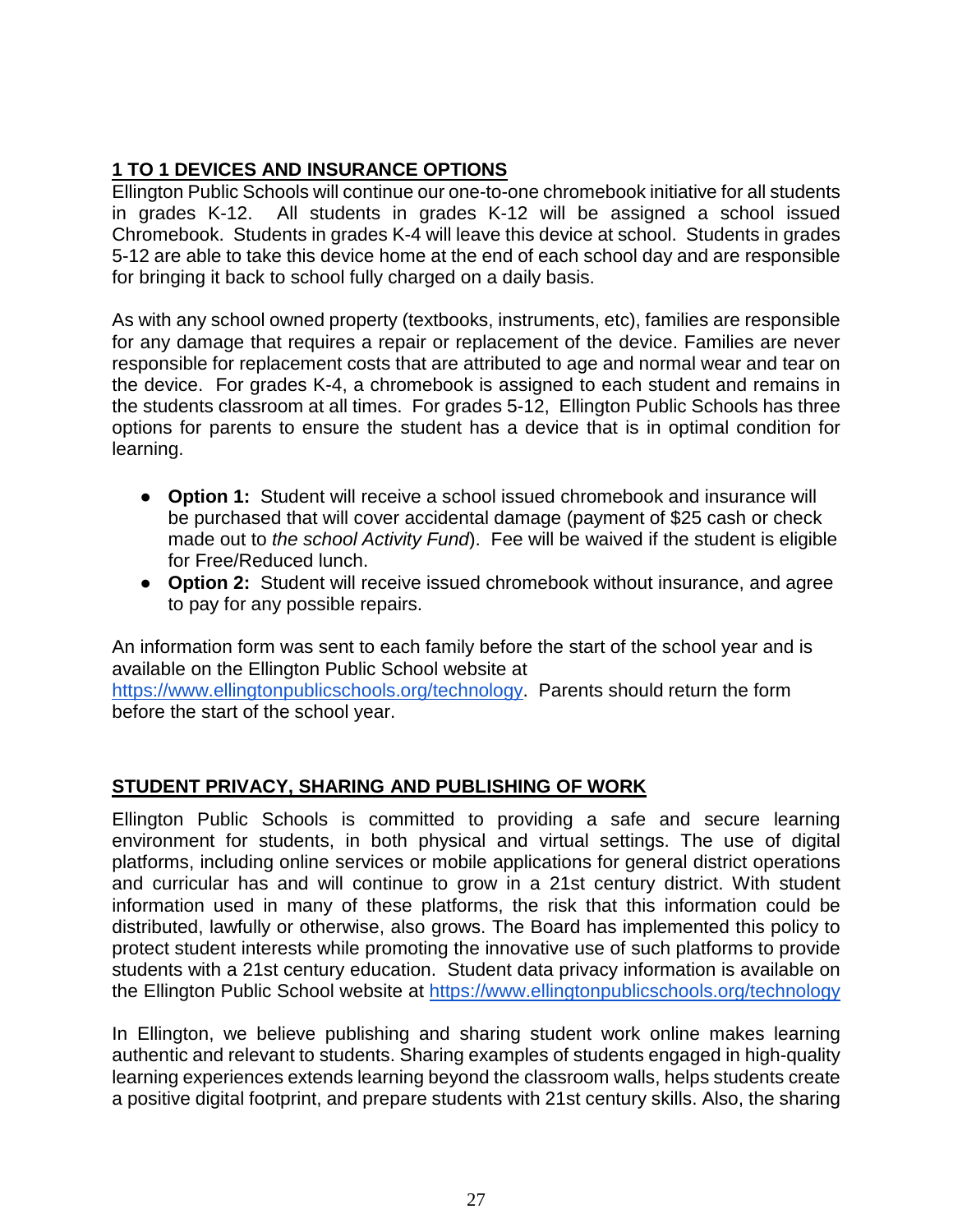of student work and accomplishments connects families, community members and other stakeholders to the learning process. We believe this is possible while respecting the safety and privacy of all students by adhering to the following guidelines.

Posting photos of students online (class website, social media, etc) Posting pictures of students doing great work is encouraged. Teachers are asked to make sure no identifiable student information is included with the picture (last name, e-mail, address, phone number, any account username) and that the student's parents haven't opted out of allowing student pictures to be posted.

Posting student work (writing, projects, videos) online Posting quality student work online is encouraged and can help paint a positive picture of daily teaching and learning in the Ellington Public Schools. Teachers are asked to refrain from posting students' full names and to check that the student's parents haven't opted out of allowing student work to be posted.

*If you do not want your child's picture or work published, [please complete the form on](https://docs.google.com/forms/d/e/1FAIpQLSeMSb5a2UfpilbrbpZBfMT79kWPi4vAAj2m70ue2puDbr3Apw/viewform)  [our district website under Departments, Information Technology.](https://docs.google.com/forms/d/e/1FAIpQLSeMSb5a2UfpilbrbpZBfMT79kWPi4vAAj2m70ue2puDbr3Apw/viewform) You may indicate if you would prefer not to have your child's picture or student work published, or if you would prefer that neither are published. A new form must be submitted each year.*

## **STUDENT RECORDS**

When a student enrolls in Ellington from another school district, the school notifies the previous district of the enrollment and requests the student's educational and medical records. The previous school district is required by law to transfer the records with or without written parent authorization. Similarly, when the Ellington Public Schools receives notification of a student's enrollment in another district, all records are transferred. The parent or guardian will be notified of the record transfer at the time they are sent to a new school if no written parent authorization is on file.

## **Annual Notification of Rights under FERPA for Elementary and Secondary Institutions**

The Ellington Board of Education recognizes the legal requirement to maintain the confidentiality of student records. The procedures for the confidentiality of student records shall be consistent with federal statutes, including the Family Educational Rights and Privacy Act of 1974 (FERPA) and its implementing regulations, and Connecticut General Statutes. The Superintendent of Schools shall be responsible for ensuring that all requirements under federal and state statutes and regulations shall be carried out by the district. FERPA affords parents and students over 18 years of age ("eligible students") certain rights with respect to the student's education records. They are:

- 1. The right to inspect and review the student's education records within 45 days of the day the District receives a request for access.
- 2. The right to request the amendment of the student's education records that the parent or eligible student believes is inaccurate or misleading.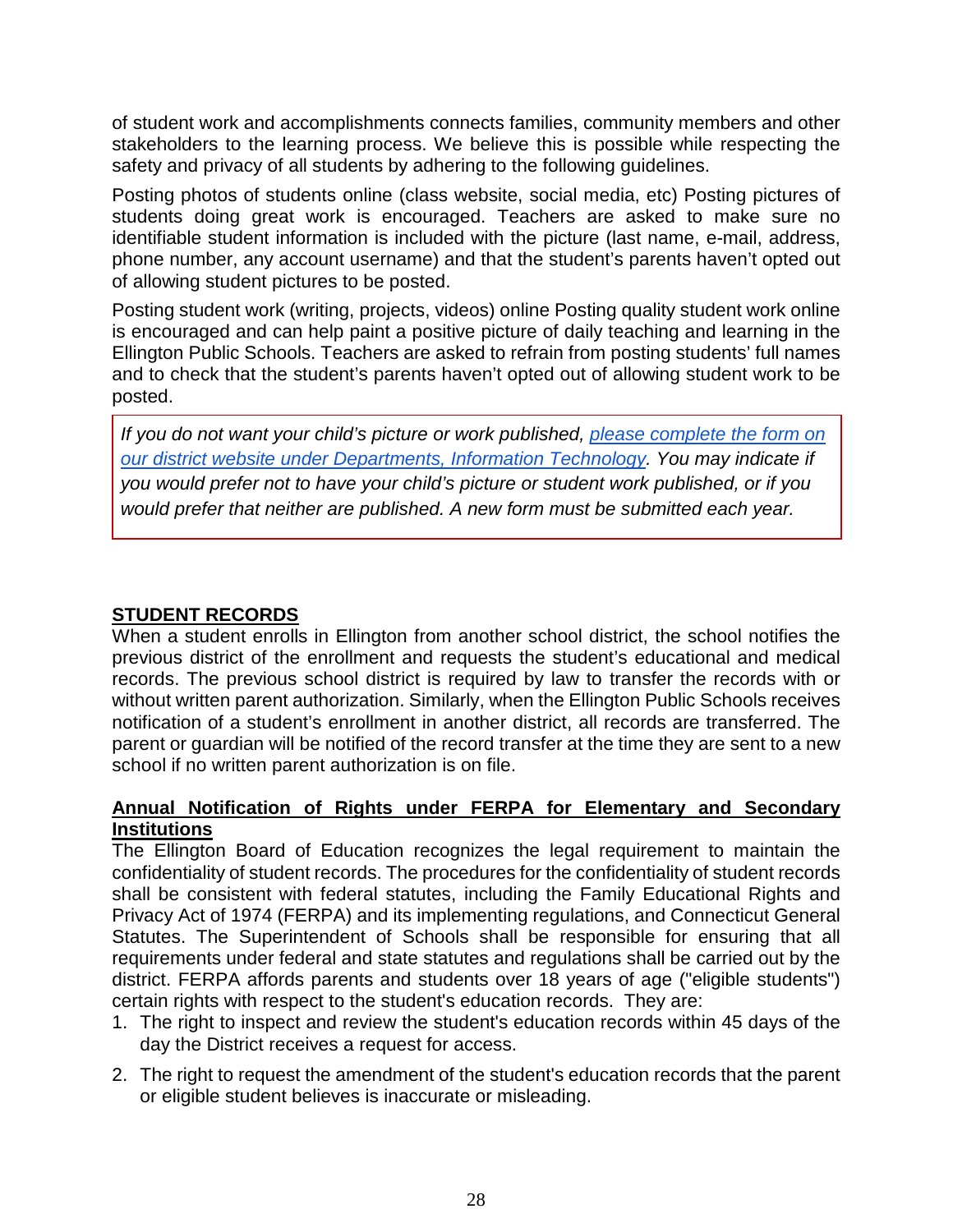- 3. The right to consent to disclosures of personally identifiable information contained in the student's education records, except to the extent that FERPA authorizes disclosure without consent, such as:
	- a. Upon written request, the District discloses educational records without consent, to officials of another school district in which a student seeks or intends to enroll;
	- b. The District also discloses, without consent, information designated as "directory information." Directory information includes, for current and former students, student name, address and/or e-mail address, telephone number, date and place of birth, major fields of study, participation in officially recognized activities and sports, weight and height of members of athletic teams, dates of attendance, degrees and awards received, and the most recent school previously attended.
- **4. If any parent or eligible student objects to the District's designation of this information about the student as directory information, the District must be notified annually in writing within 30 days of the issuance of this notification that the parent or eligible student does not want this information about the student disclosed as directory information.**
- 5. The right to file a complaint with the U.S. Department of Education concerning alleged failures by the District to comply with the requirements of FERPA. The name and address of the office that administers FERPA is: Family Policy Compliance Office, U.S. Department of Education, 400 Maryland Avenue, S.W., Washington, DC 20202- 4605

## **STUDENT VALUABLES**

Students are responsible for their personal property. The school is not responsible for students' lost or damaged property. Students are cautioned not to bring large amounts of money or other valuables to school. Students are not allowed to sell or exchange personal items on school property.

## **STUDENTS WITH DISABILITIES - ANNUAL NOTICE TO PARENTS**

In compliance with state and federal law, the Ellington Public Schools provides to each protected student with a disability, without discrimination or cost to the student or family, those related aids, services, or accommodations which are needed to provide equal opportunity to participate in and obtain the benefits of the school program and extracurricular activities to the maximum extent appropriate to the student's abilities. In order to qualify as a protected disabled student, a child must have a physical or mental disability which substantially limits or prohibits participation in or access to an aspect of the school programs.

For further information on evaluation procedures and provisions of services to protected students with disabilities, and for information on the procedural rights of parents and students, please contact the Director of Special Services, Dr. Kristy LaPorte, at 860-896- 2300 between the hours of 8:00 a.m. and 4:00 p.m.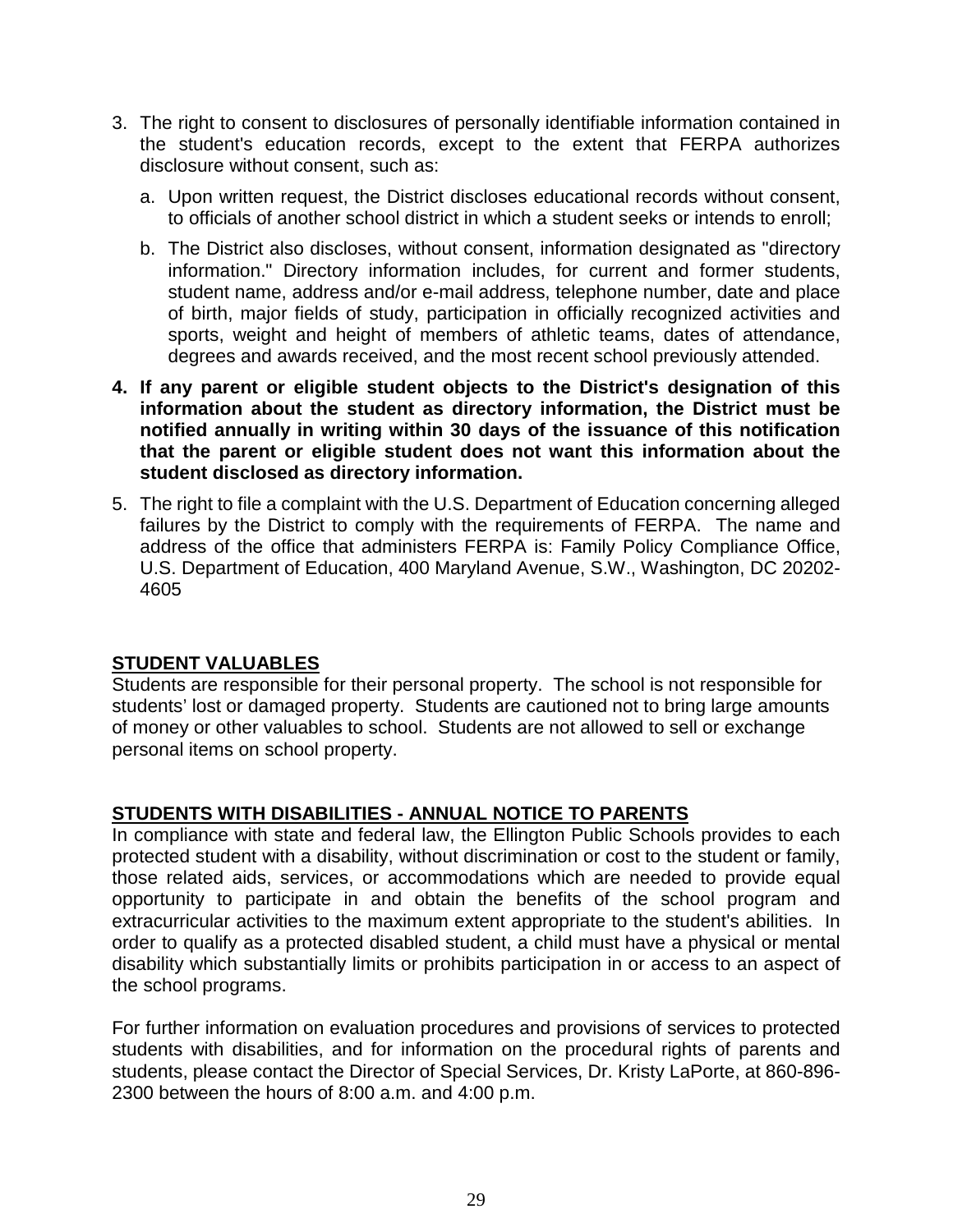## **TELEPHONES**

The school telephone is a business phone. Students may use the telephone in emergency situations only. The child's teacher or principal will determine what an emergency situation is. Students may not use their personal cell phones during school hours to make phone calls home. To contact teachers by telephone, call the school. If the teacher is available, you will be connected. When teachers are in class or after school hours, you will be connected to the teacher's voice mail. Please do not contact teachers at home.

## **TESTING**

As required by state and federal law, the Connecticut State Department of Education measures every public school student's progress in reading, mathematics, and writing through the administration of standardized testing in the spring, as well as achievement in science in grades 5 and 8. School districts share information regarding individual test results with parents; school, district and state results are also shared with the Board of Education and posted on the district website.

Connecticut's current tests are the Smarter Balanced Assessment, measuring achievement of the Common Core State Standards and college and career readiness. General questions regarding state testing should be addressed to the Assistant Superintendent for Curriculum & Instruction, Mr. Oliver Barton, at 860-896-2300. Specific questions about a child's individual scores should be directed to his/her teacher.

## **TEXTBOOKS AND LIBRARY BOOKS**

Textbooks are provided free of charge to all students by the Board of Education. All lost, damaged, or defaced textbooks or library books must be paid for by the student to whom they are issued. This money is used to purchase replacements and cannot be refunded if a replacement text has been bought.

## **TITLE I**

Title I is a federal aid program that funds supplemental educational services for children who are experiencing academic difficulties in school or who are at risk of having difficulties. Title I is the primary federal funding source for the No Child Left Behind legislation that seeks the same high performance standards for all students and encourages parent involvement in their children's education. Title I funds are based on the percentage of students receiving free and reduced price lunches. That percentage varies each year in our elementary schools and may change the schools that qualify for funding. In Ellington, Title I funds are primarily used to support early intervention programs in reading and mathematics at the elementary level.

## **VISITING CLASSROOMS**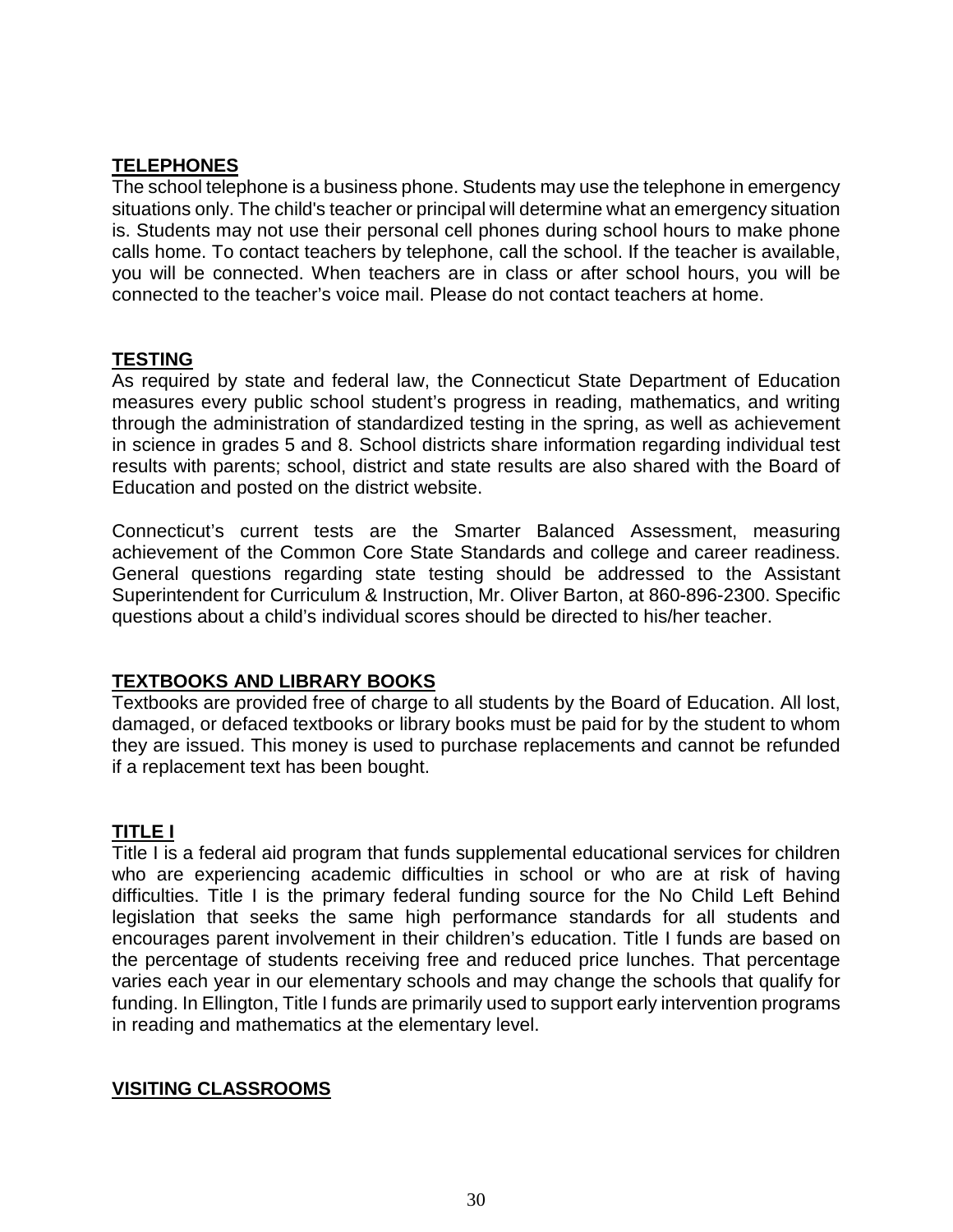We encourage parents to visit their child's classroom. Visitors are asked to observe the following rules to avoid interrupting the educational process:

- 1. Visitors must request a school visit at least one day in advance when school is in regular session. Special arrangements must be made through the building principal for visits during the summer or for special programs.
- 2. All school visitors must sign in at the office, wear an identifying badge, and sign out when leaving.
- 3. The person visiting the classroom is an observer, not an evaluator. The purpose of the visit should be clearly understood.
- 4. No interruption of classes should result. Discussion between a visitor and a teacher should be scheduled as a conference at some other time.
- 5. Please make other arrangements for pre-school children and infants. Young children can be disruptive in classrooms.
- 6. Students from other schools are allowed to visit only for a special purpose arranged as a cooperative agreement between area principals and with the written consent of the parent.
- 7. Visitations should be limited to one class period. The principal has the discretion to reduce or extend the visitation.

## **VOLUNTEER PROGRAM**

Ellington has an active volunteer program that is most helpful in supporting instruction and student learning. Activities are designed to offer enrichment and reinforce learning initiated by teachers. Those who volunteer on a regular basis must first contact the administration office to follow the volunteer program protocols.

## **Ways to Volunteer**

The most common ways to volunteer include:

- 1. PTO membership The PTO is an active and involved organization. PTO activities vary by school, and may include after school or evening events. The PTO also conducts fund raising activities that support the school program by providing enrichment programs and instructional materials.
- 2. Classroom volunteer Listening to students read; reading to students; assisting in writing workshop; doing an activity with a small group; helping at a learning center; preparing teaching materials; clerical assistance; helping on the computers.
- 3. Media Center volunteer shelving books, reading to students, computer work, teaching students computer skills; helping students do research.
- 4. Room Parent Room parents help with holiday parties and other special events.

## **General Procedures**

- 1. Volunteers, like all visitors to the school, are required to sign in at the office when they arrive and to sign out when they leave. This allows the school to maintain an accurate record of who is present for safety purposes. Volunteers must first complete the Volunteer Program paperwork located at the administration office.
- 2. All visitors to the school must wear a name tag. This helps everyone to immediately recognize you and will help students learn your name.